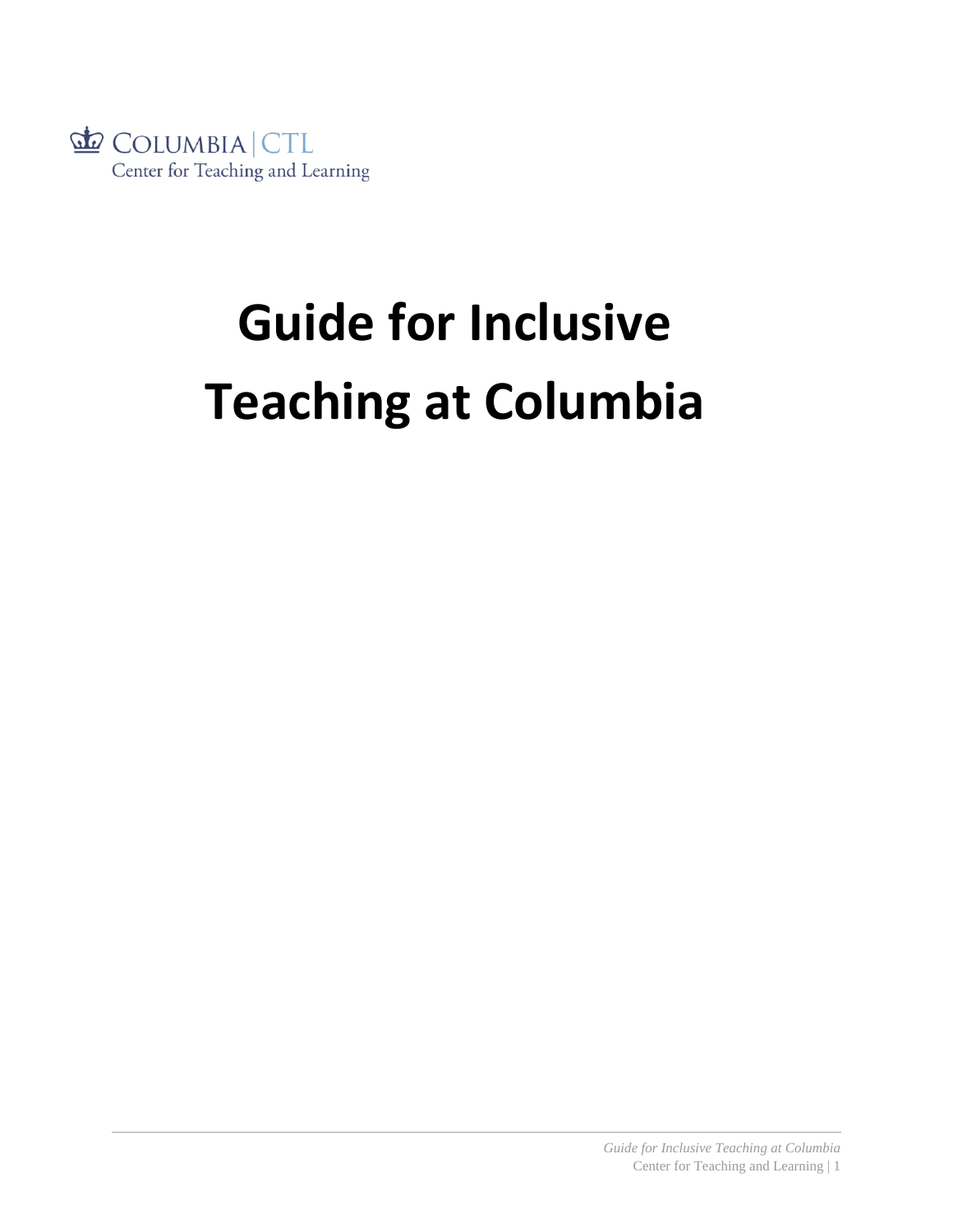# <span id="page-1-0"></span>Table of Contents

| PRINCIPLE 1: ESTABLISH AND SUPPORT A CLASS CLIMATE THAT FOSTERS        |  |
|------------------------------------------------------------------------|--|
|                                                                        |  |
| PRINCIPLE 3: SELECT COURSE CONTENT THAT RECOGNIZES DIVERSITY AND       |  |
| PRINCIPLE 4: DESIGN ALL COURSE ELEMENTS FOR ACCESSIBILITY 22           |  |
| PRINCIPLE 5: REFLECT ON ONE'S BELIEFS ABOUT TEACHING TO MAXIMIZE SELF- |  |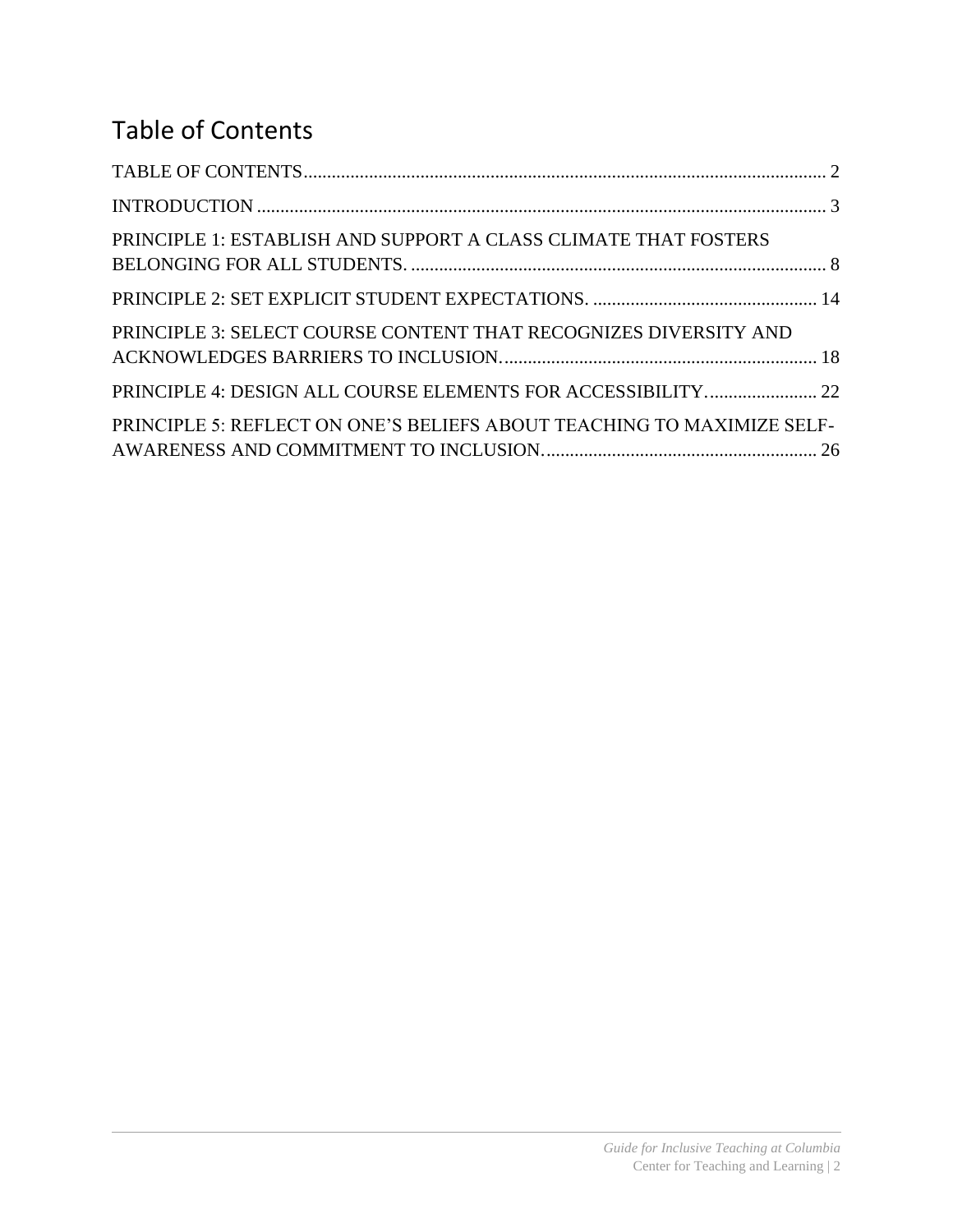<span id="page-2-0"></span>"Excellence in teaching and learning necessitates the inclusion of every student's unique identities, experiences, and talents. The Center for Teaching and Learning's Guide for Inclusive Teaching at Columbia is a great resource for our faculty and graduate instructors to better understand different facets of inclusive teaching and make meaningful changes to their classrooms. As President Bollinger reminds us in his Diversity Mission Statement, 'building a diverse university community is not the work of a moment. It requires sustained commitment, concerted effort, and the attention of us all.' I hope that the guide and related CTL programming will provide you with the resources you need to improve learning for all." Soulaymane Kachani

Vice Provost for Teaching, Learning, and Innovation, Columbia University

"Creating equal and equitable access to learning opportunities is at the heart of the work the CTL does in service of Columbia's commitment to learner-centered teaching. Inclusive pedagogies are pedagogies grounded in deep reflective practice and the resulting awareness of the implicit values and assumptions embedded in every decision we make about course design and classroom (both face-to-face and online) practices. It requires intentionality on the part of instructors and a willingness to question long-standing practices. It requires an unflinching examination of power and the dynamics between students and instructors, as well as those among the students themselves. But the results are worth this effort: a transparency of intention, explicit conversations about learning, and a sharing of the power and responsibility to make learning happen."

Catherine Ross Executive Director Center for Teaching and Learning, Columbia University

"Columbia University is made extraordinary when we are able to meaningfully make space for the diverse identities and expertise represented by our exceptional faculty, students, and staff. By working together in community, we can continue to shift campus culture toward a climate of inclusiveness where we support each other in and gain value from our differences. The Guide for Inclusive Teaching at Columbia provides us an opportunity to make headway in this conversation together."

Dennis A. Mitchell

Vice Provost for Faculty Advancement, Columbia University

"Explicit guidance to promote inclusive teaching is vitally important for institutions such as Columbia University that will produce the next generation of highly influential scholars, leaders and educators."

Anne L. Taylor Vice Dean for Academic Affairs Vagelos College of Physicians and Surgeons, Columbia University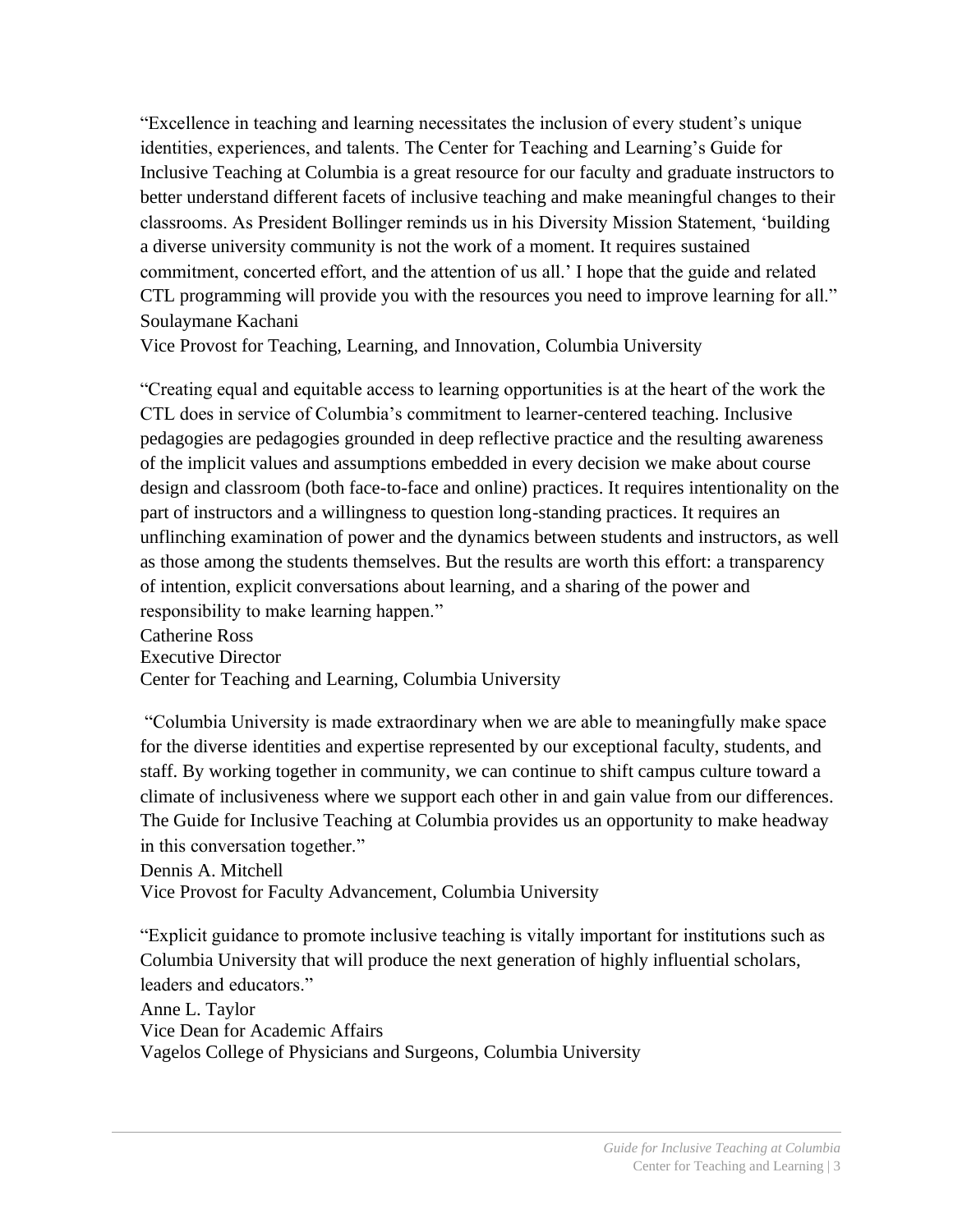## Thank You and Acknowledgements

On behalf of the Center for Teaching and Learning at Columbia University, we want to thank you for your interest in and commitment to inclusive teaching, and for taking time to review the *Guide for Inclusive Teaching at Columbia*. We at the CTL hope you, and your students, find it beneficial as we continue to work as a community to make Columbia University welcoming and inclusive to all.

Christine Simonian Bean, Ph.D., Assistant Director Amanda M. Jungels, Ph.D., Senior Assistant Director Faculty Programs and Services Co-Chairs, Inclusive Teaching Working Group

#### Authors of the Guide for Inclusive Teaching at Columbia

Lucy Appert, Ph.D. Associate Director, Faculty Programs and Services

Christine Simonian Bean, Ph.D. Assistant Director, Faculty Programs and Services Co-Chair, Inclusive Teaching Working Group

Amanda Irvin, Ph.D. Director, Faculty Programs and Services

Amanda M. Jungels, Ph.D. Senior Assistant Director, Faculty Programs and Services Co-Chair, Inclusive Teaching Working Group

Suzanna Klaf, Ph.D. Associate Director, Faculty Programs and Services

Mark Phillipson, Ph.D. Director, Graduate Student Programs and Services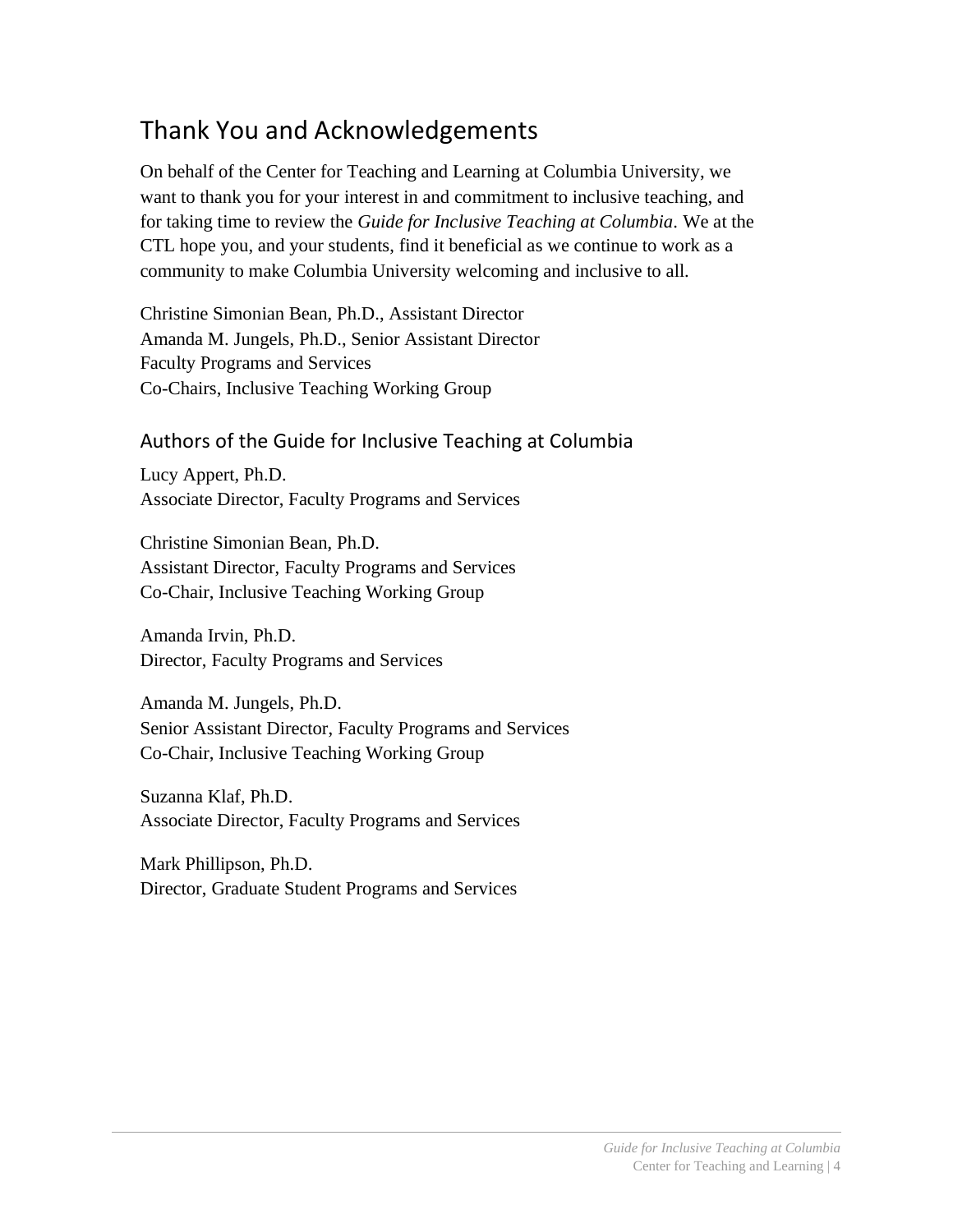#### Special Thanks To

#### **Center for Teaching and Learning:**

Catherine Ross, Executive Director Ian Althouse, Senior Assistant Director, Graduate Student Programs and Services Caitlyn Esposito, Communications Manager Andrew Flatgard, Senior Learning Designer, Faculty Programs and Services Lakshmi Nair, Learning Designer, Faculty Programs and Services Laura Nicholas, Communications and Outreach Manager Marc Raymond, Senior Designer, Experience and Creative A. Maurice Matiz, Senior Director, Instructional Technologies Zarina Mustapha, Senior Front-end Developer

#### Office of the Vice Provost for Faculty Advancement:

Adina Berrios Brooks, Assistant Provost for Faculty Advancement Shana Lassiter, Assistant Provost for Faculty Diversity and Inclusion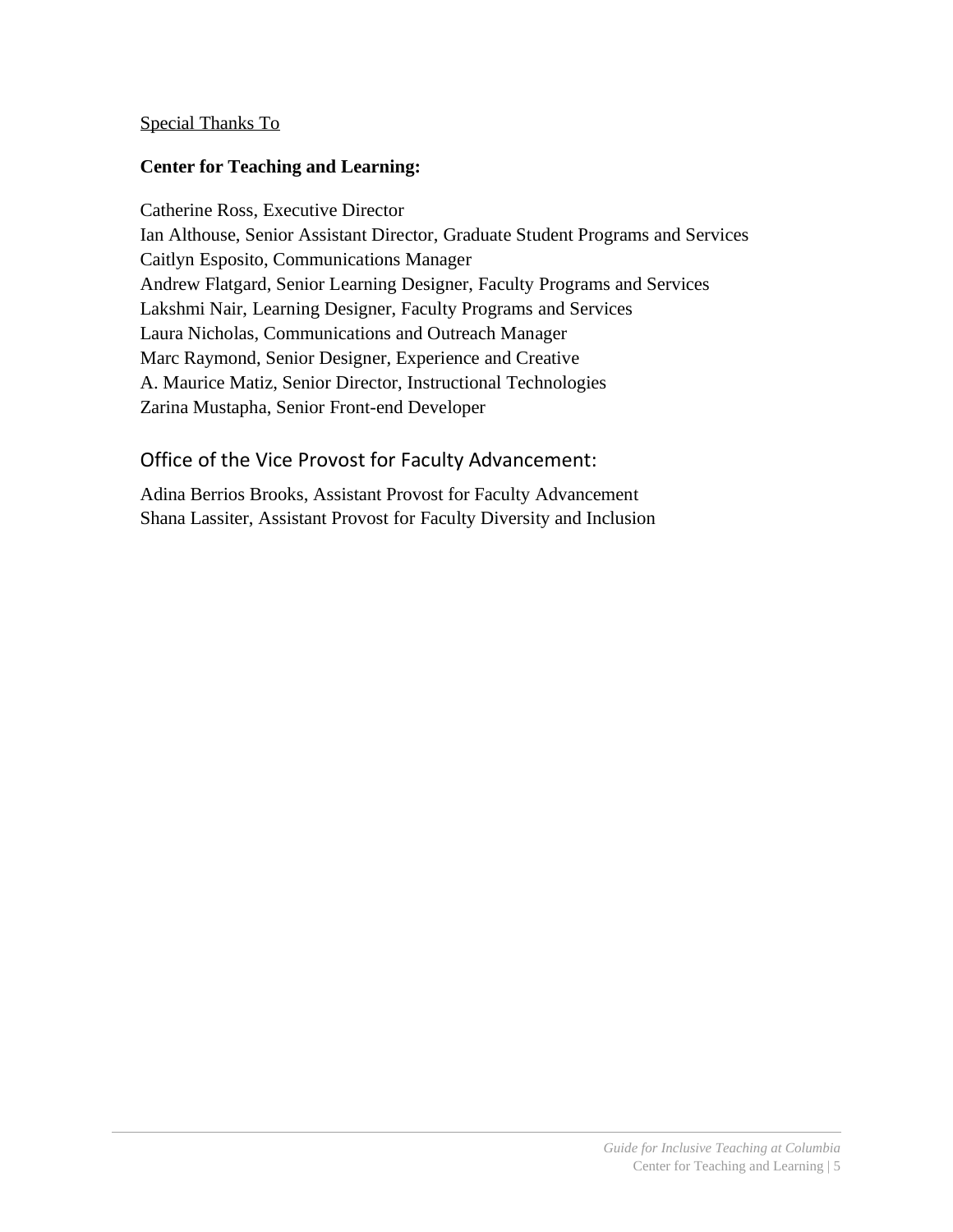## Introduction

# Why this Guide?

Inclusive teaching gets a lot of attention on college campuses. Instructors are increasingly expected to understand how course climate—the intellectual, social, emotional, and physical environment of a class—impacts their students and respond to calls for inclusive classroom environments from both students and administrators (Ambrose *et al.* 170). These are not just matters of attending to students' educational preferences; decades of research have demonstrated that learning does not occur in a vacuum, and students' perceptions of class climate (whether they experience the classroom as supportive and inclusive, or "chilly" and marginalizing) can have a dramatic impact on their learning outcomes. Moreover, creating an inclusive teaching environment is beneficial for *all* students' learning because "many of the strategies that help foster a productive climate also encourage student development" (180). But creating a learning environment that supports all students can be challenging, especially when one considers the myriad ways in which inclusion and disinclusion can manifest themselves: for example, studentstudent interactions, faculty-student interactions, course content and policies, etc. Although inclusion and diversity are important to most instructors, staff, and students, these topics are rarely discussed in a practical manner. This has left many faculty—even those with strong philosophical and pedagogical motivations wondering "where do I begin?"

Our goal when creating the *Guide for Inclusive Teaching at Columbia* has been to help instructors answer that question by offering an **overview of five inclusive teaching principles with practical, accessible, usable strategies**. We wanted instructors to learn about inclusive teaching principles and strategies, reflect on and improve their own classroom practices, and receive resources for further study/application all in one place.

This guide is appropriate for faculty and instructors who are familiar with inclusive teaching, as well as those beginning their journey to create an inclusive learning environment. The five principles are derived from evidence-based practices, so instructors can be assured that the tools and strategies they find here are informed by current research.

We also wanted to include strategies that instructors can use immediately. While some changes may require a curricular redesign, instructors can make many changes to create a more inclusive environment immediately. Moreover, the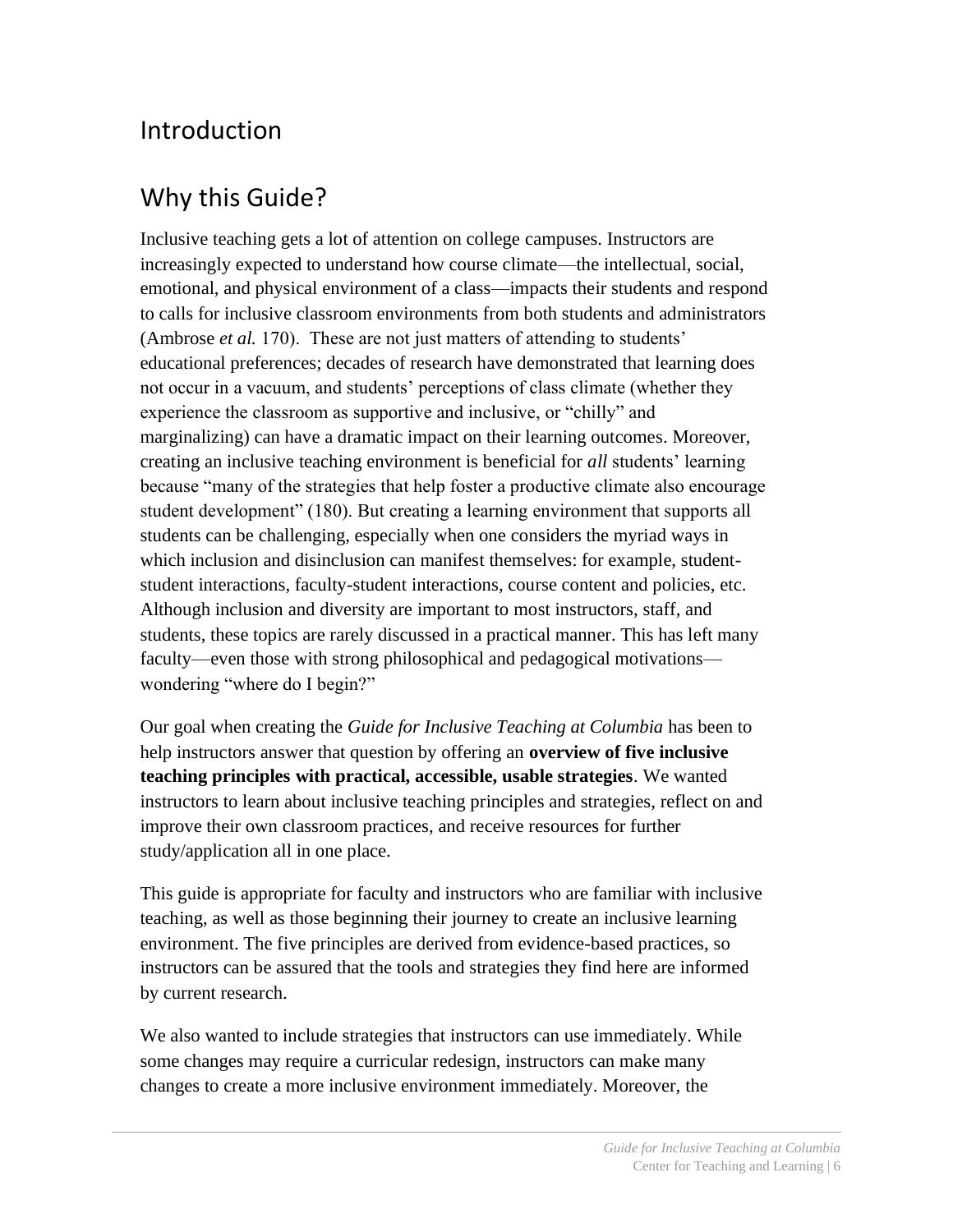principles outlined in this guide are flexible; instructors can implement the principles in a holistic manner, or take them individually and apply them in the manner that best suits them, their disciplines, and their students.

# Creating the Guide

The work to create this guide began in 2016, after the Center for Teaching and Learning (CTL) held a one-day event called the [Inclusive Teaching Forum.](http://ctl.columbia.edu/programs/campus-wide-events/inclusive-teaching-forum/) The Forum brought together faculty, staff, postdocs, graduate students, and undergraduate students at Columbia to share their experiences of constructing and participating in inclusive teaching environments. Throughout the day, participants shared with other students and faculty about what inclusive teaching practices meant to them. Nationally-renowned expert Michele DiPietro delivered a plenary address about the relationship between inclusive classrooms and positive learning outcomes for students.

In order to continue our commitment to inclusion at Columbia, the CTL established an internal Inclusive Teaching Working Group. The Working Group determined that an inclusive teaching guide would be a helpful resource for the Columbia community, and appointed Drs. Christine Simonian Bean and Amanda M. Jungels as Co-Chairs of the Working Group and the effort to create the guide. The Working Group reviewed many of the resources, guides, books, and websites that are currently available to assess areas of overlap, similarities and differences, and themes. The group also extensively consulted literature and research on inclusive teaching and learning.

Based on this exploration, the Working Group developed five principles that we believe exemplify inclusive teaching practices. Subsequently, each member chose a principle to research and write. Each principle underwent two rounds of peer review, and the entire guide was reviewed by several CTL staff members who are familiar with inclusive teaching practices, research, and theory. The final product which we regard as an ever-evolving work because the research on inclusive teaching is ongoing and iterative—is the *Guide for Inclusive Teaching at Columbia*, released in Fall 2017.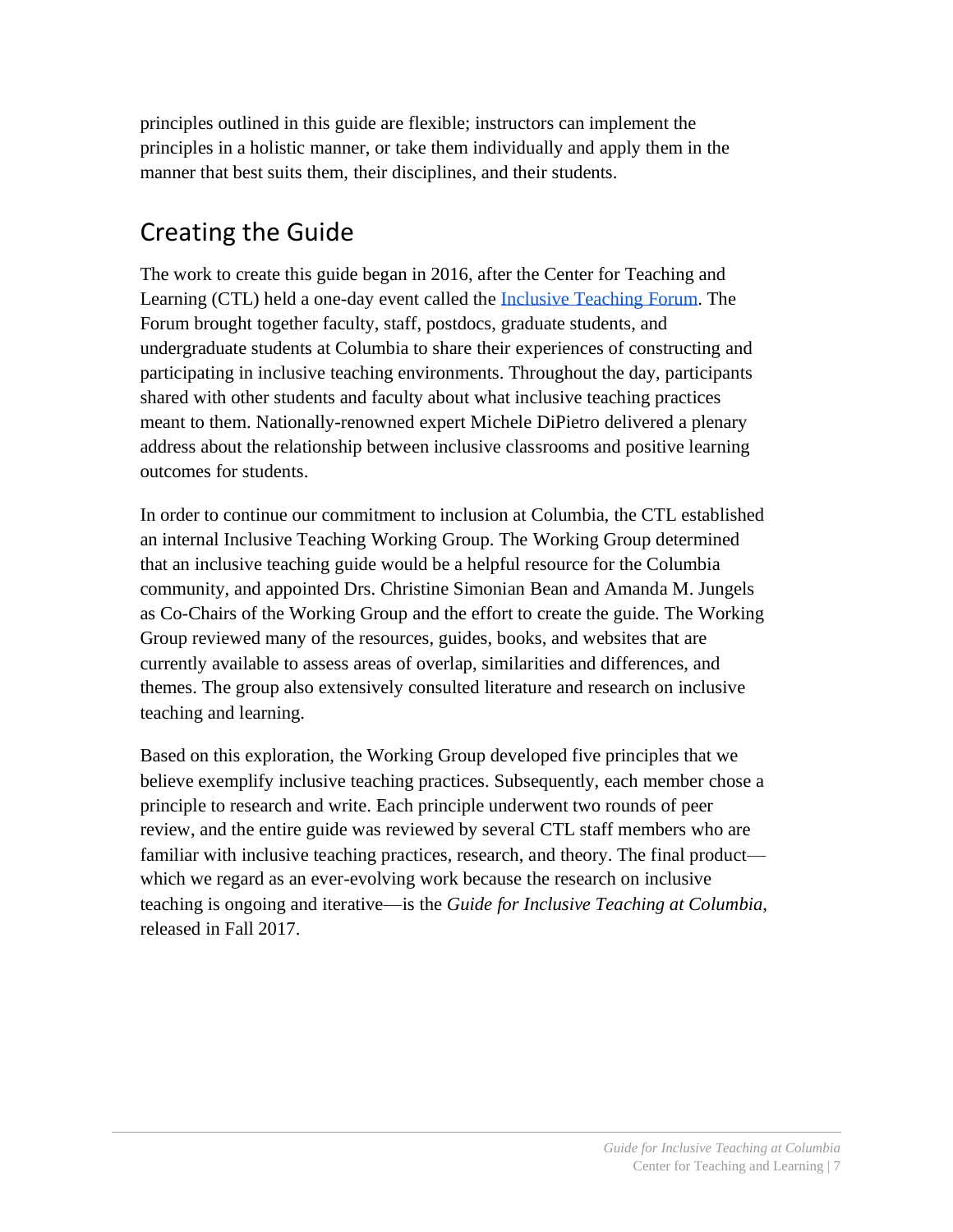# <span id="page-7-0"></span>Principle 1: Establish and support a class climate that fosters belonging for all students.

How do instructors create a classroom climate that values students' varied identities, experiences, and backgrounds? How can instructors encourage and build productive space for meaningful conversation, critical thought, and transformative learning? Course climate is the key aspect to creating an inclusive classroom, and considering it as a whole can seem daunting. Susan Ambrose *et al*. define classroom climate as "the intellectual, social, emotional, and physical environments in which our students learn" (170). The concept is all-encompassing for good reason: it includes instructor-student and student-student interactions. It involves the content with which instructors and students interact, the tone of the class and its instructional materials, and the way stereotypes are or are not invoked in the classroom. Due to the concept's comprehensiveness, these aspects will recur throughout this guide's principles.

In a learner-centered classroom, the primary goal is to create a climate that is conducive to learning for every student. In such an environment, students are respected and supported by their instructors and their peers. As Barbara Gross Davis articulates, "the ideal classroom environment is one in which all students feel as if they belong and as if their points of view matter" (65). Instructors provide leadership through the design and delivery of their course, and they encourage students to take ownership for learning. They establish high standards, believe in their students' abilities, and are committed to helping them achieve those standards (Weimer). While a good deal of course climate has to do with the way instructors set up the course, instructors *and* students share the responsibility in co-creating the conditions that lead to learning. Margery Ginsberg and Raymond Wlodkowski insist that this mutual responsibility involves a reorientation of instructors' understanding of their primary role: "Rather than knowing what to *do* to the learner, successful educators seek to understand and strengthen the potential for shared meaning" (29). Instructors should work with their students to proactively set and maintain course climate (see Principle 2).

Centering teaching on the learner demands a robust understanding of and appreciation for each individual student in the room. As Christine Hockings reminds instructors, "inclusive learning and teaching in higher education…embraces a view of the individual and individual difference as the source of diversity that can enrich the lives and learning of others" (1). When students do not feel as though they are valued and respected as individuals, they are less likely to participate in class or engage with the subject matter (Barr). In order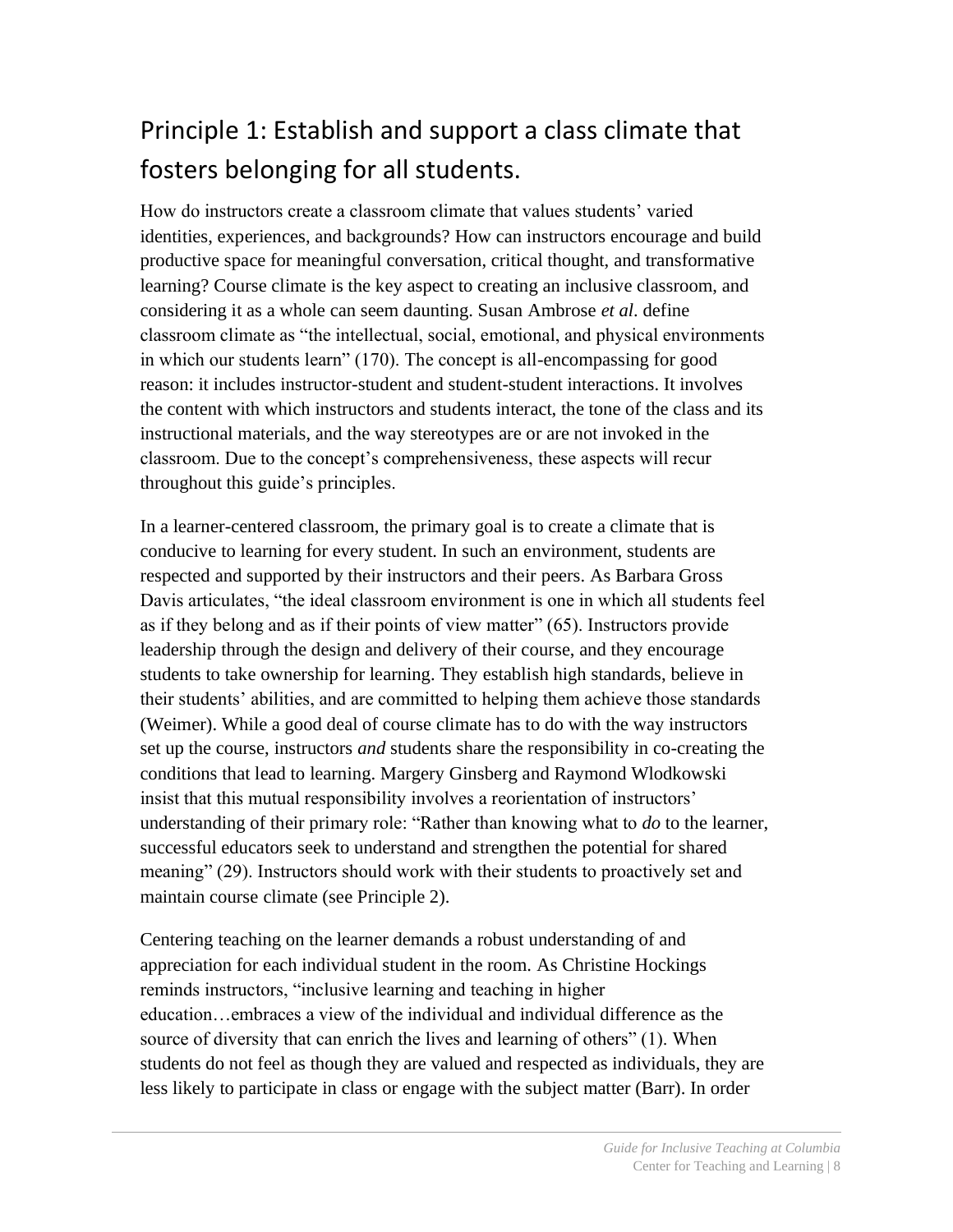for students to feel included, instructors have to be aware of the varied and intersectional identities inhabited by students in the room, and work to actively invite their experiences and insights into the class. Without this knowledge, instructors "tend to base their teaching upon their beliefs and assumptions about what students do and should know and what they can and should be able to do," which can leave some students feeling underchallenged, overwhelmed, or disengaged (Hockings 6).

In order to create a productive course climate that embraces each individual, instructors should strive for a classroom that fosters belonging and value for students of all identities, backgrounds, and experiences. An inclusive class climate cannot guarantee safety—classroom spaces are not power-neutral, colorblind, or devoid of conflict, and an inclusive class climate should not claim to be. Instead, an inclusive class climate is one that recognizes and values the differences between individuals, and attempts to allow everyone equal time and space to express themselves and their experiences (Steele and Cohn-Vargas). By minimizing negative behaviors and promoting positive ones, instructors can work to promote a productive course climate.

While there are a number of important techniques for engaging students positively in the classroom, there are also a fair amount of practices to be aware of that will help instructors avoid introducing, perpetuating, or ignoring counterproductive, invalidating, or harmful behaviors. Even a throwaway comment can "send an unintended but powerful message that may saddle students' identity with negative perceptions related to their group membership" (Ambrose et al. 182). For instructors to work toward an inclusive course climate, they must commit to engaging their students in ways that neither privilege nor exclude groups, identities, or experiences. They should be aware of the impact of exclusion, stereotypes, and microaggressions (defined as "brief and commonplace daily verbal, behavioral and environmental indignities, whether intentional or unintentional, that communicate hostile, derogatory, or negative racial slights and insults to the target person or group") on learners, and work to reduce these experiences in their classrooms (Sue *et al*. 183).

## Teaching Strategies

To positively influence classroom climate from the start, instructors should:

● **Build instructor-student rapport.** (Ambrose *et al*.; Barr; Weimer)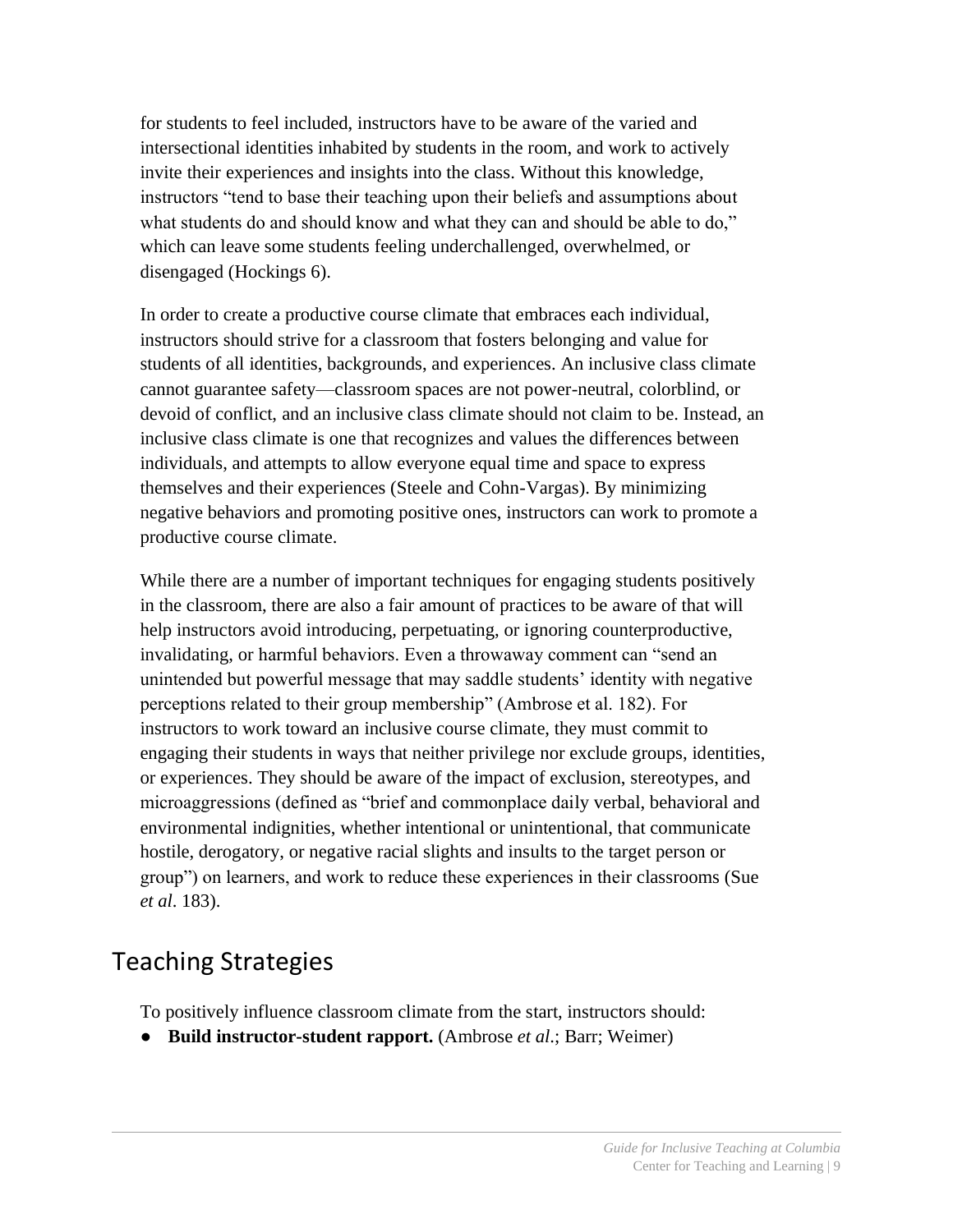- Reduce anonymity in the classroom by learning names given by students, and getting to know them through in-class surveys and activities, office hour visits, online chats, etc.
- Share your interests, passions, and personal learning process with students, showing how you apply course materials and skills in your work and life.
- Describe your own fears and struggles in learning new material to break down barriers and demystify the learning process.
- **Build student-student rapport.** (Barr; Davis; Lee *et al.*; Weimer)
	- Provide opportunities for students to get to know and interact with each other. Use icebreaker activities at the start of the semester, and encourage students to work in pairs or small groups.
	- Encourage dialogue about learning experiences. Facilitate a discussion of best and worst class experiences to establish a climate for learning, recording and sharing answers so all students see the diverse responses, experiences, and perspectives. Possible prompts include:
		- "In the best class I ever had, students/the instructor..."
		- "I learn best when..."
		- "I don't learn well in classes where..."
		- "Peers encourage me to learn when they..."
	- Use narrative reflection to incorporate experiential knowledge. Design activities that allow students to draw on their diverse backgrounds and approaches to a course concept, object, or goal. Ask students to describe their interest in the course to each other, in order to better understand the various perspectives and backgrounds in the class.

To value individuals and minimize discrimination throughout class, instructors should:

- **Treat each student as an individual.** (Ambrose *et al*.; Davis; Lee *et al*.)
	- When inviting student participation, do not make assumptions about students' membership in various demographic groups. Allow students to self-identify as they wish, when they feel comfortable doing so. Likewise, do not expect individuals to speak for the experience of an entire group; step in if students have this expectation of their peers. Treat each individual student with equal respect, pronouncing their names correctly, asking for and employing the pronouns they use, and supporting their unique abilities and experiences.
- **Avoid making assumptions about students' abilities based on stereotypes.**  (Ambrose *et al*.; ReducingStereotypeThreat.org; Steele)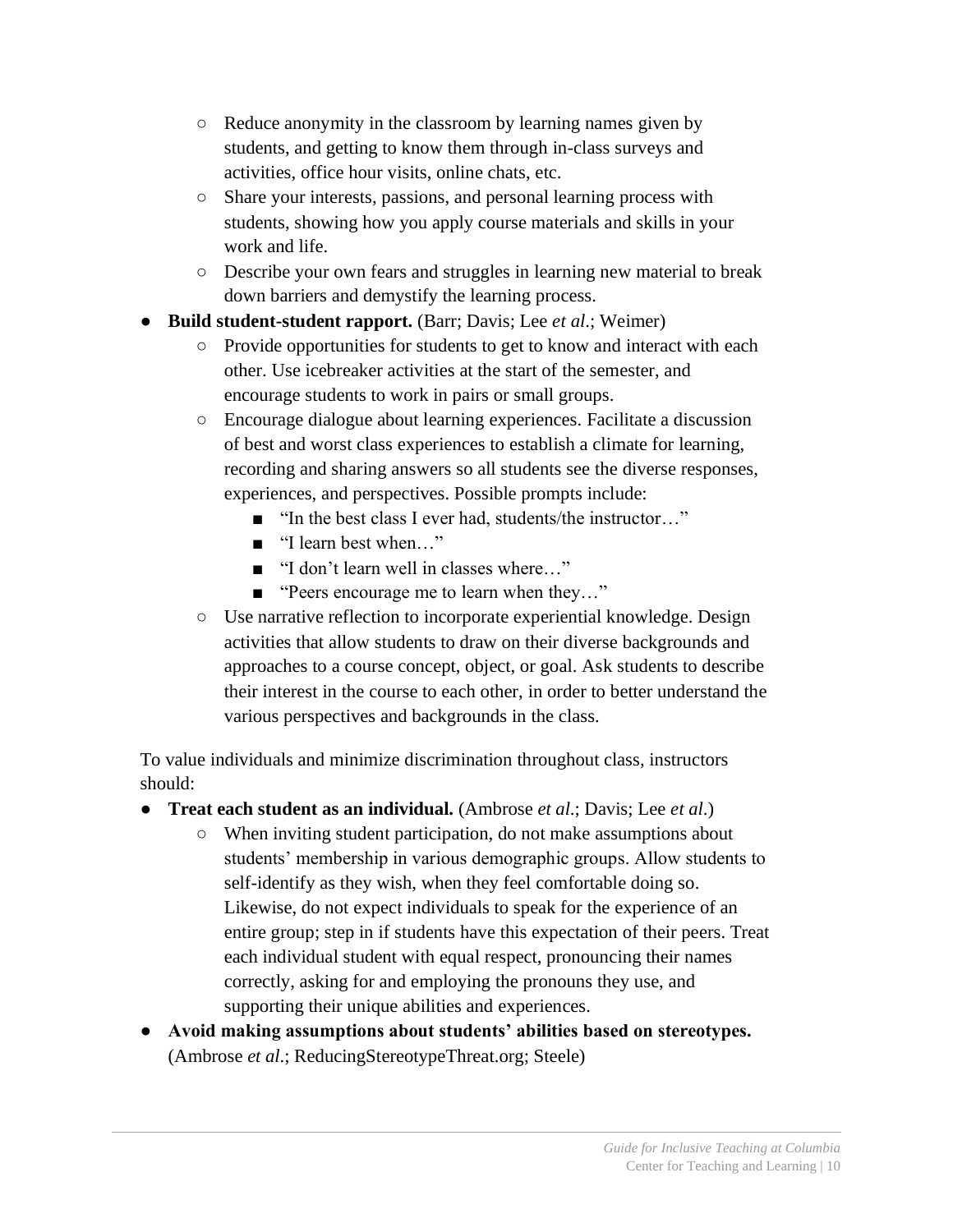- When interacting with students, be mindful of existing stereotypes and take care not to perpetuate them (for example, "I'm offering a special tutorial because I know women struggle with math"). Instead, focus on behavioral and controllable actions (for example, "Please come to office hours, so we can practice a few additional problems").
- **Convey the same level of confidence in the abilities of all your students.** (Davis; Strossner and Good)
	- As you take care not to perpetuate stereotypes, be cautious about being over-protective of or unduly strict toward any group of or individual students. Be even-handed in acknowledging students' accomplishments and areas for growth. Emphasize high standards with verbal assurances that you will help them succeed, and scaffold support for meeting those standards. (See Principle 2.)
- **Address challenging classroom moments head-on.** (Davis; Sue *et al.*; Tsukada and Perreault)
	- Take responsibility for addressing challenging classroom moments, such as microaggressions, offensive and alienating comments, behaviors, and attitudes. Work to turn difficult moments into teachable moments, asking students to stop and reflect critically on assumptions and positions. When such moments occur, be sure to give adequate time and space to name and discuss the anxiety in the room.
	- When difficult moments occur, prompt students to keep discussions focused on *issues* or *comments*, not individuals. Do not attribute motives or intentions behind the person voicing or committing the offensive or alienating act—rather, focus on the comment, behavior, or attitude itself, and acknowledge the effect it has on others. Ask students to use "I" statements when discussing difficult issues (for example, "I think that comment about blackface minstrelsy minimizes the issue," or "I feel hurt by that line of thought, and here's why…"), which can help to build and maintain a healthy student rapport.

To monitor course climate as the course progresses, instructors should:

- **Ask for feedback.** (Davis)
	- Set up informal and formal anonymous processes to receive feedback on climate. Ask teaching assistants, colleagues, or Center for Teaching and Learning staff to conduct classroom observations, or have students complete a classroom climate inventory mid-semester, for example, the [College and University Classroom Environment Inventory.](https://case.edu/ucite/media/caseedu/ucite/documents/College-and-University-Classroom-Environment-Inventory.pdf) Possible prompts include: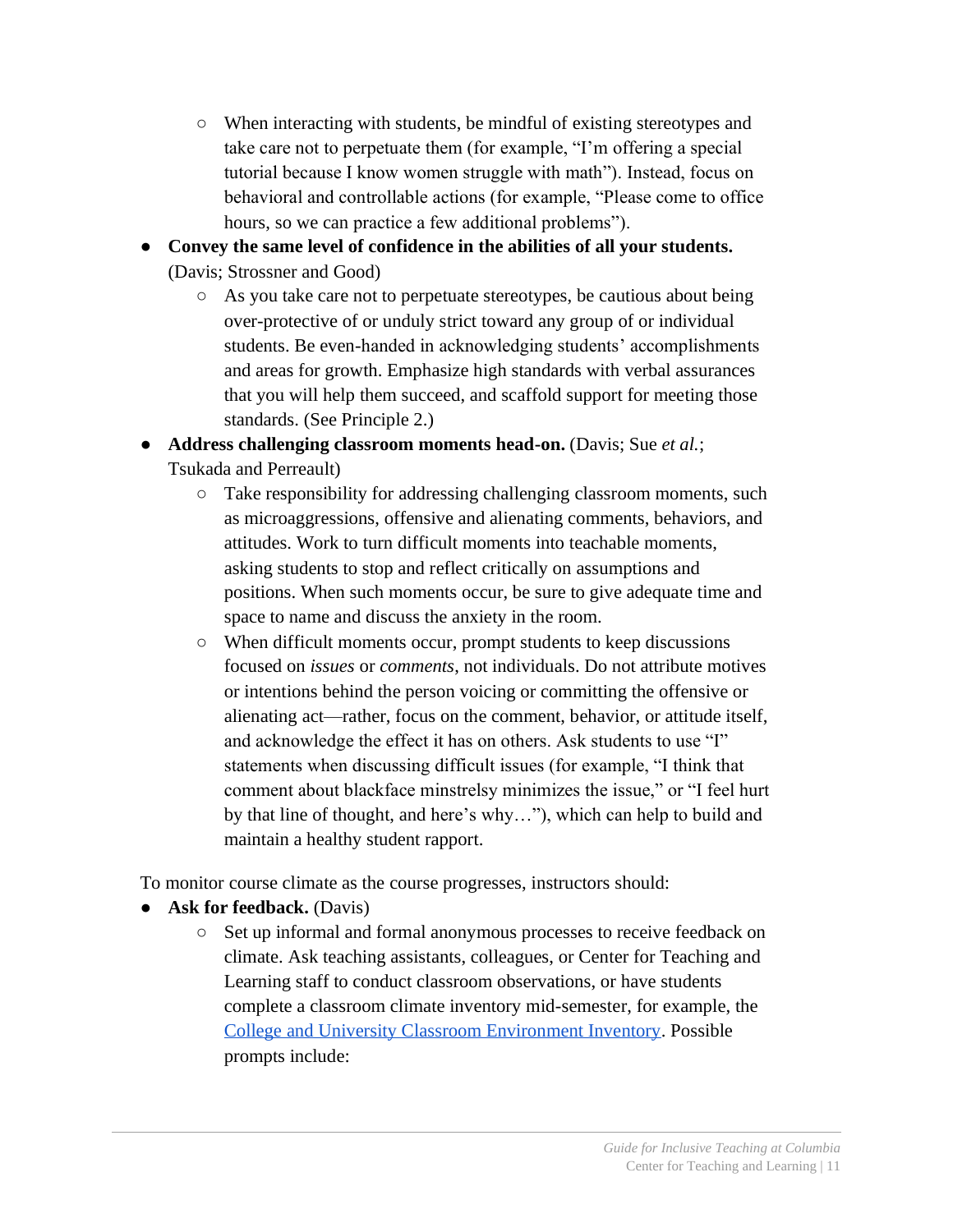- "What questions or concerns do you have about classroom climate?"
- "Have you found any actions or words of the instructor or your peers offensive? How?"
- "How comfortable do you feel participating in this class?"
- "What makes class participation easy or difficult for you?"
- "Do you have suggestions for encouraging open and candid discussion in class?"
- Consider collecting feedback electronically and anonymously through CourseWorks, Google Forms, or Survey Monkey. This technique can promote student honesty, and allay their fears about potential negative consequences for their feedback.
- When asking for feedback, make sure to review comments and report back to students at the next class session to validate their input and perspectives. When sharing feedback, refrain from attributing feedback to specific students even if you know who wrote the comment; they may not want to have their thoughts shared with the class in such a way.

#### References

Ambrose, Susan A., Michael W. Bridges, Michele DiPietro, Marsha C. Lovett, and Marie K. Norman. How Learning Works: Seven Research-Based Principles for Smart Teaching. San Francisco: John Wiley & Sons, 2010.

Barr, Jason. "Developing a Positive Classroom Climate." *The IDEA Center* (October 2016): 1-9.

Davis, Barbara Gross. *Tools for Teaching*. Second Edition. San Francisco: John Wiley & Sons, 2009.

"College and University Classroom Environment Inventory," accessed July 19, 2017, https://case.edu/ucite/media/caseedu/ucite/documents/College-and-University-Classroom-Environment-Inventory.pdf.

Ginsberg, Margery B., and Raymond J. Wlodkowski. *Diversity and Motivation: Culturally Responsive Teaching in College*. San Francisco: John Wiley & Sons, 2009.

Hockings, Christine. *Inclusive Learning and Teaching in Higher Education: A Synthesis of Research.* York: Higher Education Academy, 2010.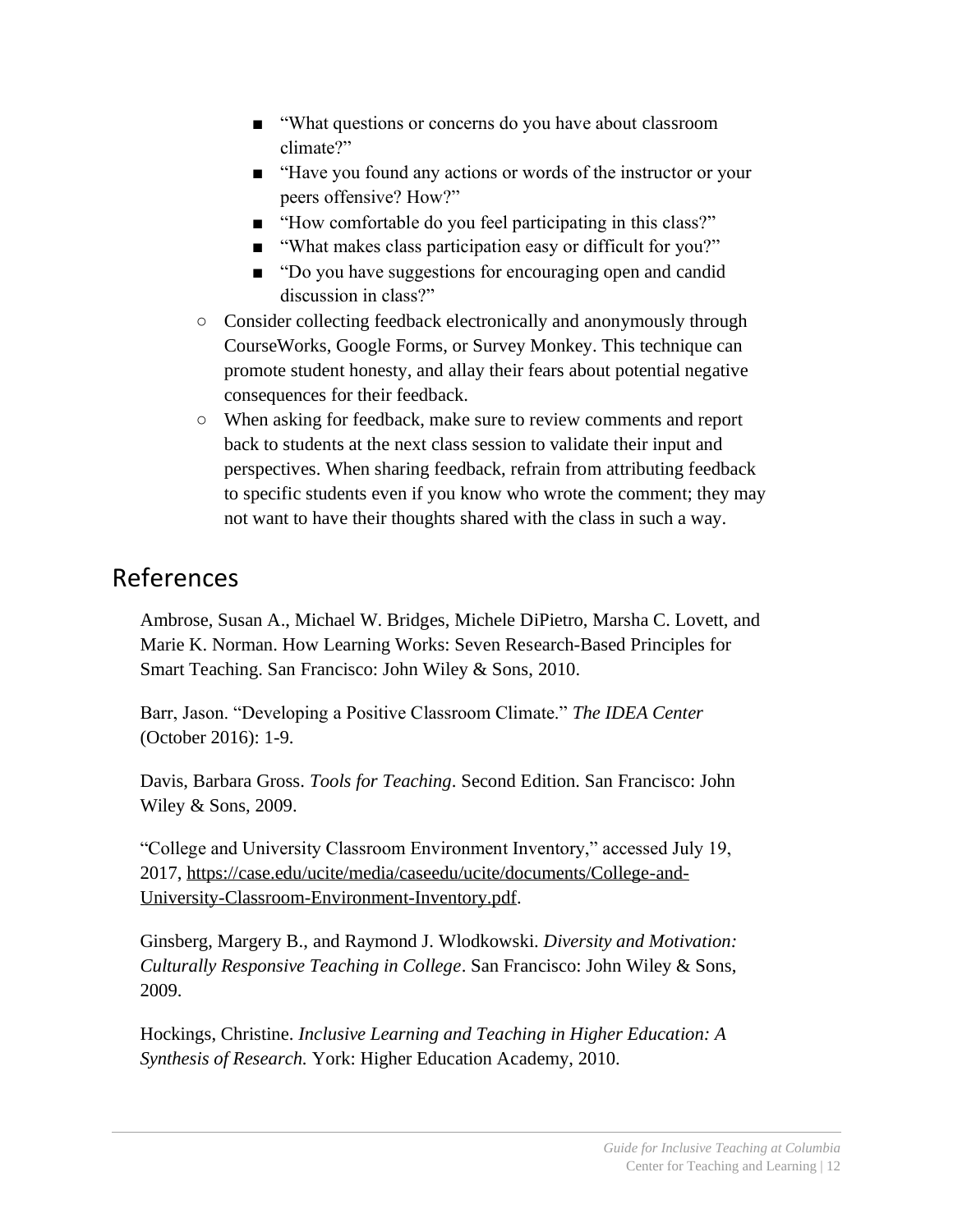Lee, Amy, Robert Poch, Marta Shaw, and Rhiannon Williams. *Engaging Diversity in Undergraduate Classrooms: A Pedagogy for Developing Intercultural Competence*. ASHE Higher Education Report 38, no. 2. San Francisco: John Wiley & Sons, 2012.

"Reducing Stereotype Threat," accessed July 19, 2017, [http://www.reducingstereotypethreat.org/.](http://www.reducingstereotypethreat.org/)

Steele, Claude M. *Whistling Vivaldi: How Stereotypes Affect Us and What We Can Do (Issues of Our Time)*. New York: W.W. Norton & Company, 2011.

Steele, Dorothy M., and Becki Cohn-Vargas. *Identity Safe Classrooms: Places to Belong and Learn*. Thousand Oaks, CA: Corwin Press, 2013.

Stroessner, Steve and Catherine Good. "Stereotype Threat: An Overview." 2011. From "Reducing Stereotype Threat," accessed July 19, 2017, [http://www.reducingstereotypethreat.org/.](http://www.reducingstereotypethreat.org/)

Sue, Derald Wing, Annie I. Lin, Gina C. Torino, Christina M. Capodilupo, and David P. Rivera. "Racial microaggressions and difficult dialogues on race in the classroom." *Cultural Diversity and Ethnic Minority Psychology* 15, no. 2 (2009): 183.

Tsukada, H., and Perreault, A. "Complicating How Classroom Climate Works: Advancing the Framework." *Transformative Dialogues: Teaching and Learning Journal* 9, no. 2 (2016).

Weimer, Maryellen. *Learner-Centered Teaching: Five Key Changes to Practice*. Second Edition. San Francisco: Jossey-Bass, 2013.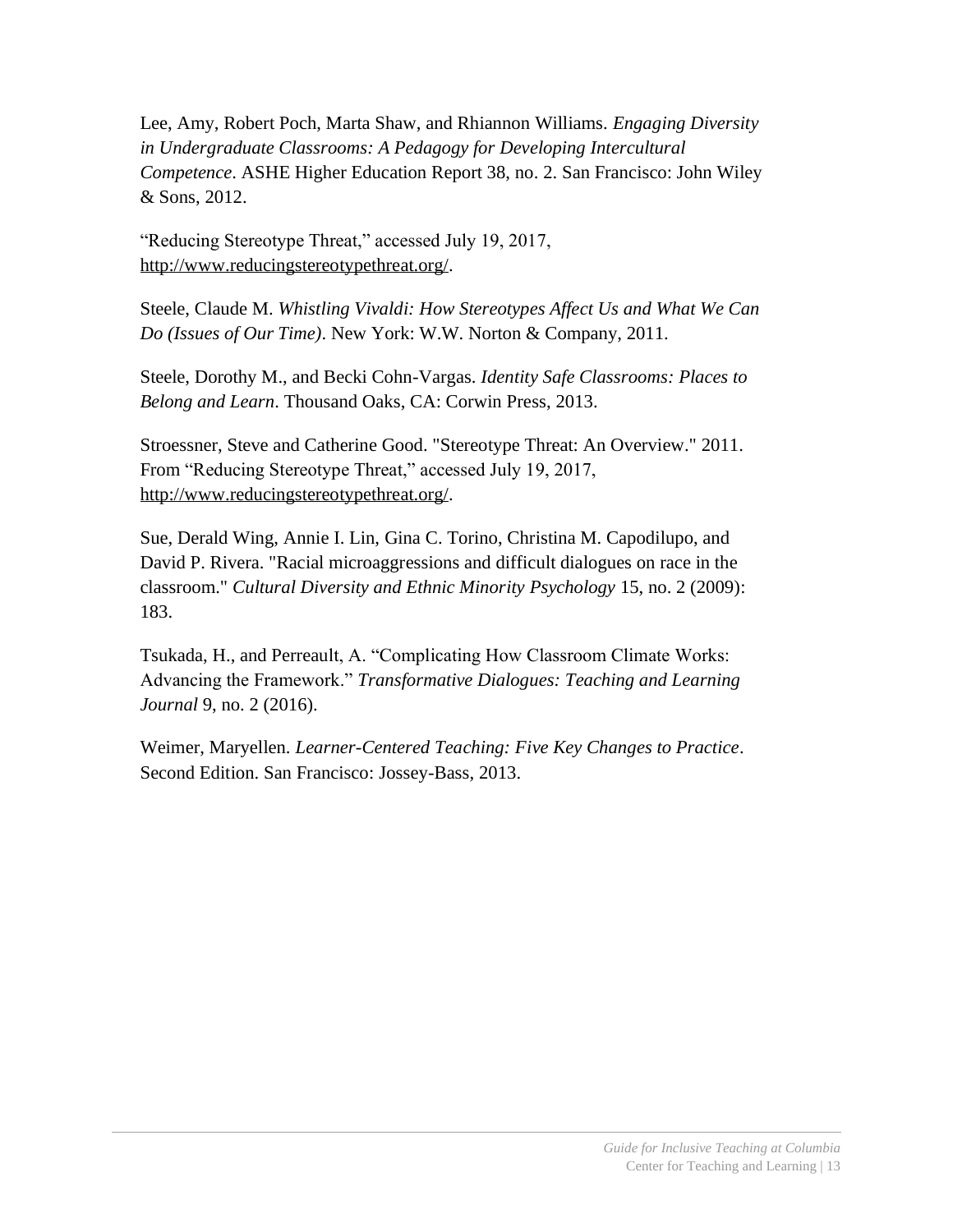# <span id="page-13-0"></span>Principle 2: Set explicit student expectations.

Creating and ensuring an inclusive course climate means instructors must consider how they communicate their broad course goals (which focus on global outcomes of a course), refined learning objectives (which focus on what students will be able to do when they've completed a course), and overall expectations to students. Creating "reasonable yet challenging" course goals, clearly articulating those goals, and crafting assignments and learning experiences to help students achieve course goals and learning objectives can help to level the playing field between students, reduce opportunities for bias, encourage student engagement, and set students up for success in the course (Ambrose *et al*.). In addition, having clearly articulated learning objectives and expectations can increase student motivation by reducing frustration and discouragement. Giving students clear goals and objectives for their learning helps students focus their efforts. When creating objectives, it can be helpful to think in terms of verbs—what should students be able to do, identify, solve, etc. when they have completed the assignment—which can help to reduce ambiguity and confusion for students.

Clearly articulating learning goals and objectives gives instructors a roadmap for designing transparent, relevant assessments. It follows, then, that the assignments instructors give students should also clearly articulate assessment criteria. Instructors should work to be as explicit as possible about assignment expectations and scaffold student success; for example, using a grading rubric and sharing it with students in advance, giving students supporting assignments that help them build necessary skills, supplying well-timed and goal-oriented feedback, and giving students expectations for how long they should spend on an assignment. Each of these measures can help students of all backgrounds focus their attention on the skills they need to succeed in the course. When designing assignment criteria, instructors should be mindful of how assessments are weighted, and whether the grading system they employ might be counteracting their goal of inclusive teaching, or demotivating for students.

Instructors can provide additional levels of transparency outside of explicit goalsetting and assessment criteria. Providing students with examples of exemplary work from previous students—as well as discussing common mistakes that students have made on assignments—can help students understand the difference between on-target work and work that misses the mark. Creating community agreements and/or discussion guidelines with students can help them understand and articulate classroom norms and expectations, as well as make all actors in the classroom responsible for establishing and maintaining an inclusive and supportive classroom environment.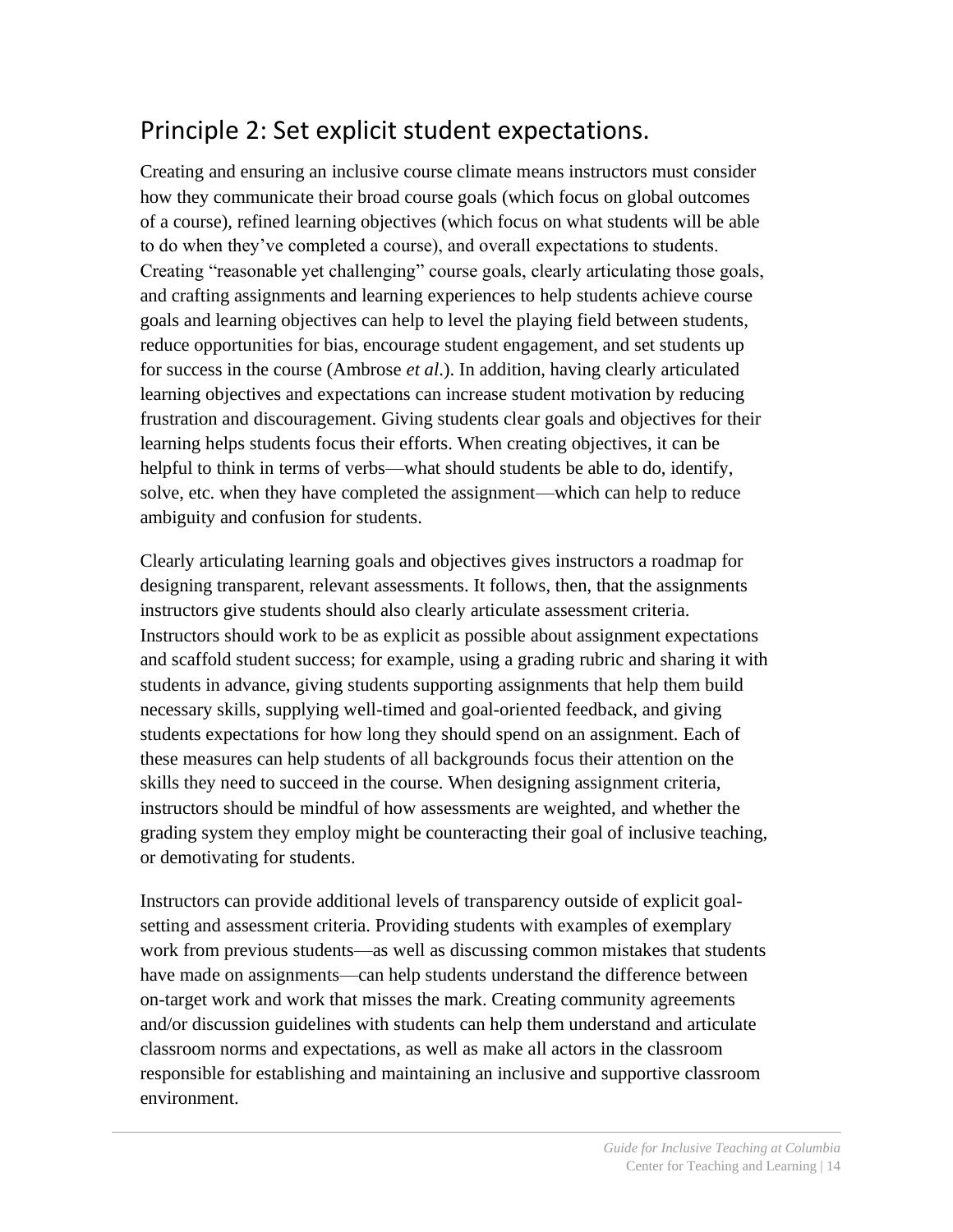# Teaching Strategies

To help students understand course goals, learning objectives, and expectations, instructors should:

- **Articulate assessment criteria.** (Ambrose *et al*.)
	- Clearly articulate assessment criteria and provide timely feedback to enable students to prioritize their efforts and support their ability to meet objectives.
	- Share tools like grading rubrics, in addition to assignment descriptions and criteria, to help a diverse community of learners understand the requirements of an assignment. Students can learn to apply the rubric by conducting evaluations of anonymized prior work samples or, after establishing student rapport and a supportive course climate, by conducting peer evaluations of each other's work.
	- Consider whether the grading system you employ (for example, grading on a curve) or the weight of your assessments (for example, few highstakes assignments) might be demotivating for students. Offer students multiple lower-stakes opportunities to demonstrate their knowledge, and use grading strategies that encourage students to develop growth mindsets (defined as the belief that one can improve through personal efforts, development of strategies, and assistance from others).
- **Provide timely feedback.**
	- Provide clear, actionable, and timely feedback to help students gauge their progress in the course relative to the stated goals. Clearly communicate goals, objectives, and expectations at the outset and then provide explicit feedback to students about their performance. These practices may encourage students to take ownership of their learning process and adjust their performance, if necessary, to meet learning goals.
	- Be reflective about the feedback you give as an instructor, and consider how you might modify your teaching to assist students' learning. For example, you might adjust your teaching to emphasize points where students may be struggling.
- **Establish community agreements and discussion guidelines.** (Ambrose *et al.*; Ginsberg and Wlodkowski; Lee *et al*.)
	- Establish collective agreements about what constitutes a supportive and inclusive teaching environment to give students a sense of responsibility for the classroom climate. This can also help you regain control in "heated" classroom moments. Working with students to create agreedupon guidelines for all actors in the course, discussing what contributes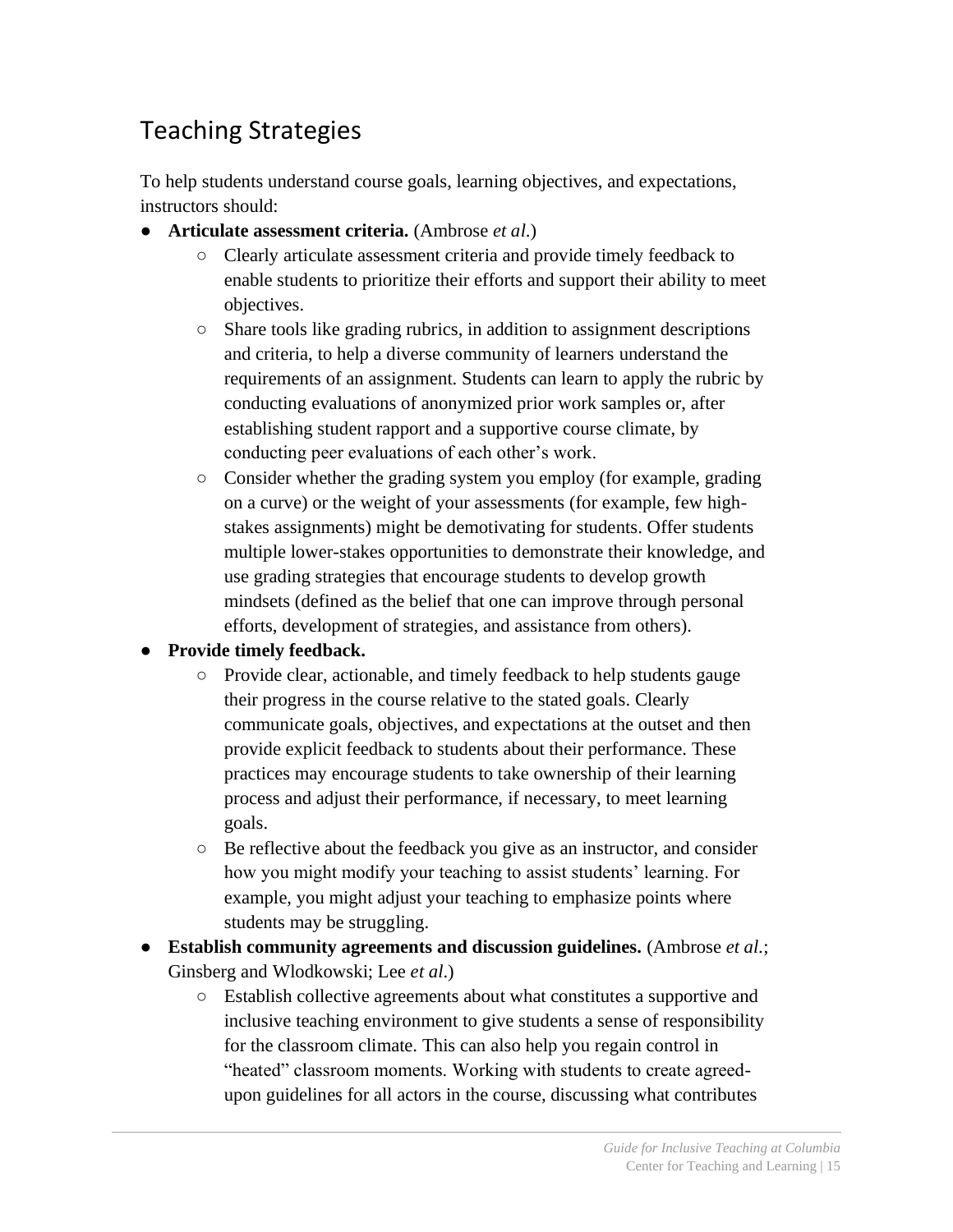to and detracts from inclusive learning environments, and reiterating the importance of abiding by the community agreements reinforces the importance of inclusive environments for everyone.

- Set up processes to get feedback on the course climate, explicitly address tensions when they arise, and when possible, turn tension and debate into learning opportunities for students.
- **Provide examples of exemplary work.**
	- Provide students with examples to both communicate expectations and facilitate their understanding. Sample student work can also model discipline-specific skills, and help articulate assessment expectations and standards—and how those align with learning objectives—to a diverse community of learners.
- **Model expected behavior.** 
	- Be aware that you are modeling expected behavior, intentionally or unintentionally. Participate in the course community by exhibiting interpersonal behavior that adheres to the community agreements and discussion guidelines, and by modeling the skills that students are asked to demonstrate in their assessments/assignments.

#### References

Ambrose, Susan A., Michael W. Bridges, Michele DiPietro, Marsha C. Lovett, and Marie K. Norman. *How Learning Works: Seven Research-Based Principles for Smart Teaching*. San Francisco: John Wiley & Sons, 2010.

Arreola, Raoul A. "Writing Learning Objectives: A Teaching Resource Document from the Office of the Vice Chancellor for Planning and Academic Support." The University of Tennessee, Memphis, last modified 1998, accessed July 19, 2017, https://www.uwo.ca/tsc/graduate\_student\_programs/pdf/LearningObjectivesArreola .pdf.

"Recognizing and Addressing Cultural Variations in the Classroom." Eberly Center for Teaching Excellence, Carnegie Mellon University, accessed July 19, 2017, www.cmu.edu/teaching/resources/PublicationsArchives/InternalReports/culturalvar iations.pdf.

Ginsberg, Margery B., and Raymond J. Wlodkowski. *Diversity and Motivation: Culturally Responsive Teaching in College*. San Francisco: John Wiley & Sons, 2009.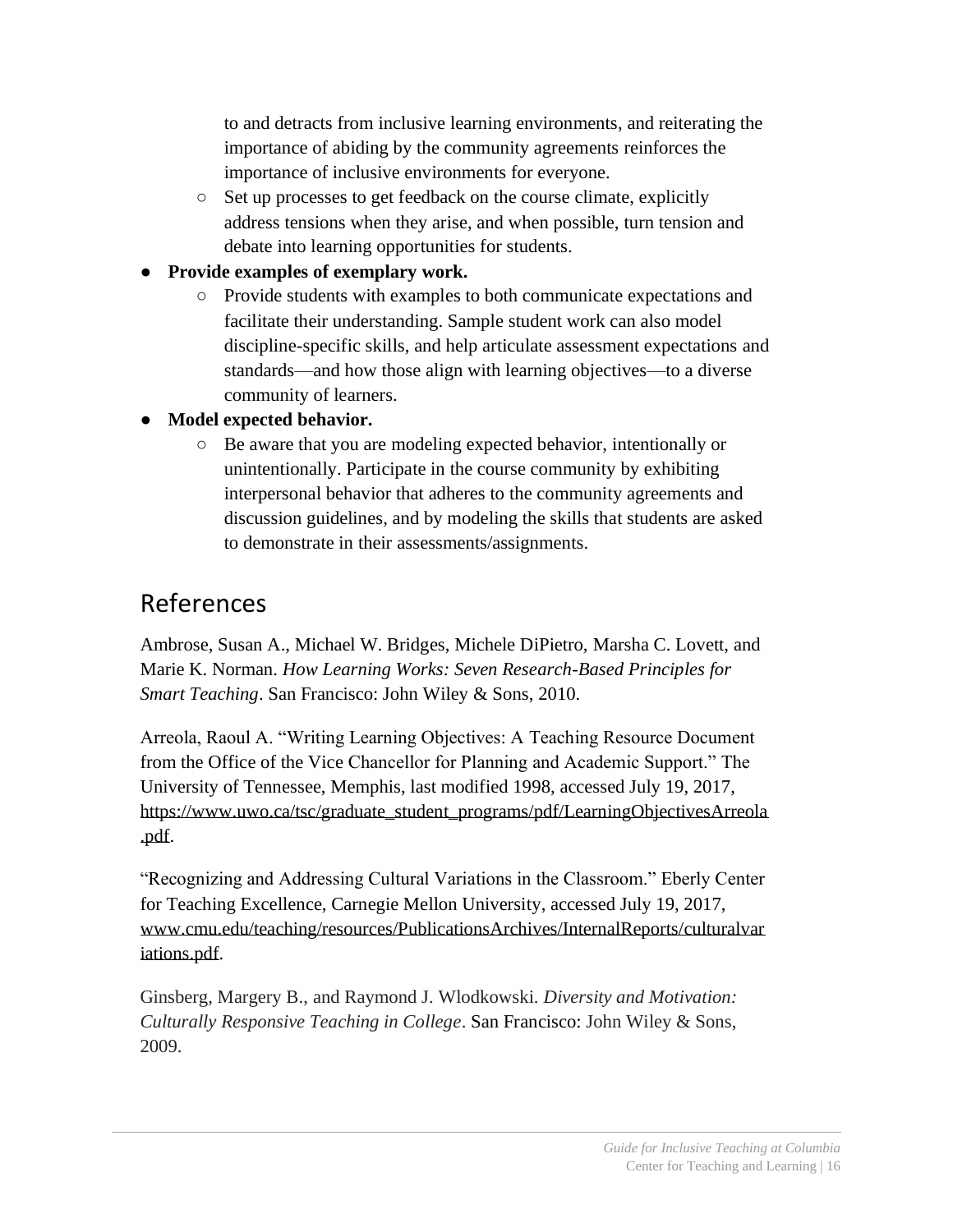Lee, Amy, Robert Poch, Marta Shaw, and Rhiannon Williams. *Engaging Diversity in Undergraduate Classrooms: A Pedagogy for Developing Intercultural Competence*. ASHE Higher Education Report 38, no. 2. San Francisco: John Wiley & Sons, 2012.

Stevens, Dannelle D., and Antonia J. Levi. *Introduction to Rubrics: An Assessment Tool to Save Grading Time, Convey Effective Feedback, and Promote Student Learning*. Sterling, Virginia: Stylus Publishing, LLC, 2013.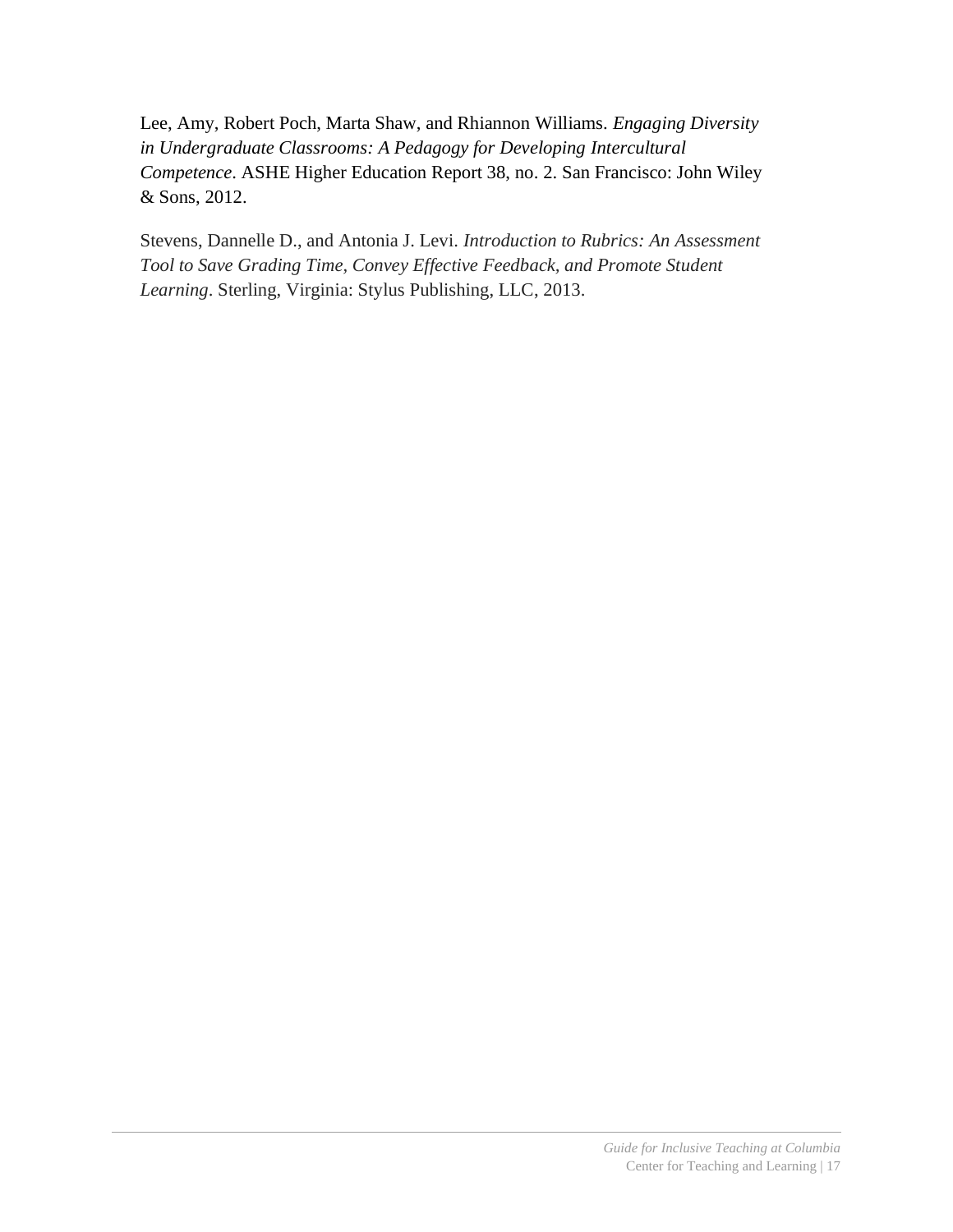# <span id="page-17-0"></span>Principle 3: Select course content that recognizes diversity and acknowledges barriers to inclusion.

Content plays a large role in creating an inclusive learning environment where students see themselves as reflected and valued—or the opposite. As Christine Hockings describes, "What knowledge is included in the curriculum, who selects it and why are important questions when it comes to designing inclusive curricula…'what counts as legitimate knowledge is the result of complex power struggles among identifiable class, race, gender and religious groups'" (23). Susan Ambrose *et al*. personalize this issue: "For students who are developing their sense of identity, purpose, and competence, some of [the messages conveyed in course content] can be translated into messages about their own power, identity, and agency and can influence engagement and persistence in the field" (179). Although instructors can employ many inclusive strategies in the way they design and facilitate their class, they cannot create an inclusive classroom without meaningfully considering the role that content plays in student learning.

The issue of content in the inclusive classroom is complex. On the one hand, instructors who teach content representing perspectives that are traditionally marginalized could consider their course safe from scrutiny by virtue of the texts they choose (for example, "I teach East Asian Civilization. My class is inherently inclusive!"). On the other hand, instructors who teach content that is typically considered "neutral" might consider their courses immune (for example, "I teach Statistics. There's no race/gender in numbers!"). It is important to recognize that there are inclusive ways to consider content in the classroom, regardless of what subject matter one teaches or whether the course content focuses on marginalized groups or not.

It is true that course readings often bear the brunt of the critique around content, and for good reason. Whenever possible, instructors should work to broaden readings from only presenting dominant perspectives, instead choosing content that reflects a range of races, ethnicities, gender identities, sexualities, abilities, ages, religions, etc. That said, they should also avoid including a token marginalized perspective here or there, nominally complying with a diversity requirement instead of meaningfully including and considering different perspectives. Instead, inclusive course readings should place multiple perspectives at the center, and should be contextualized and integrated with nuance. If instructors find themselves teaching a course that focuses exclusively on dominant perspectives (for example, Western, white, heterosexual), they should strive for transparency, encouraging students to consider why that is the case and inviting critique.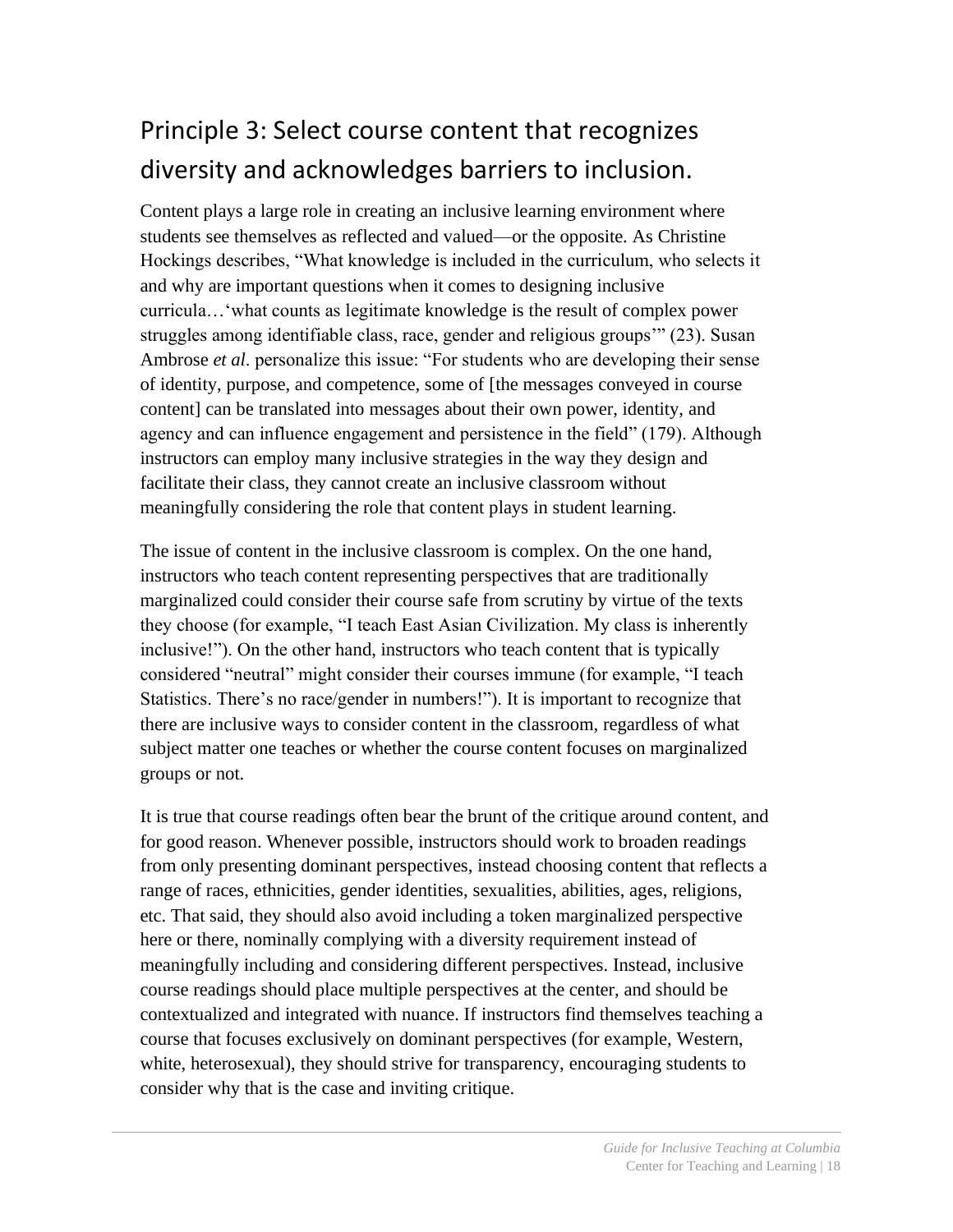Course readings are not the only aspect of content up for consideration: students can absorb messages about who does and who does not belong from a variety of classroom interactions. As Ambrose *et al*. remind instructors, the concept of content is broad, including "examples and metaphors instructors use in class and the case studies and project topics we let our students choose. Just as important as those used are those omitted, because they all send messages about the field and who belongs in it" (179). Instructors should be mindful of the demographic aspects of statistics/data presented (for example, showing only people of color in presentation slides when discussing diabetes could send the signal that only people of color receive the diagnosis). They should also acknowledge historical and contemporary absences of women/people of color when applicable, and discuss institutional barriers to disciplinary inclusion when appropriate (for example, "I want you to be aware that although her labor goes unacknowledged here, Max Weber's wife Marianne prepared and published these works after his death"). The instructors' transparency on such issues lends validity to students' feelings and critiques, and invites critical discussion.

## Teaching Strategies

To work toward inclusive course content, instructors should:

- **Select content that engages a diversity of ideas and perspectives.** (Ambrose *et al*.; Davis; Lee *et al*.; Sellers *et al*.)
	- When selecting course content (readings, textbooks, and any other course materials), consider whether certain perspectives are systematically underrepresented or absent. Aim for an inclusive curriculum so that students can view ideas and concepts from a variety of perspectives, instead of treating one group's experience as the standard (for example, asking students to study 19th century Native American dance forms alongside white representations of Native Americans in early American melodrama).
	- Critically evaluate the presentation of material. If you assign a text that proves problematic or incorporates stereotypes (for example, a business management textbook that only uses masculine pronouns, or a dermatology chapter that only shows fair-skinned patients), point out these shortcomings and consider supplementing the text with other readings. Encourage students to critique content, which normalizes critical thinking.
- **Select content by authors of diverse backgrounds. (Davis; Hockings; Sellers)** *et al*.)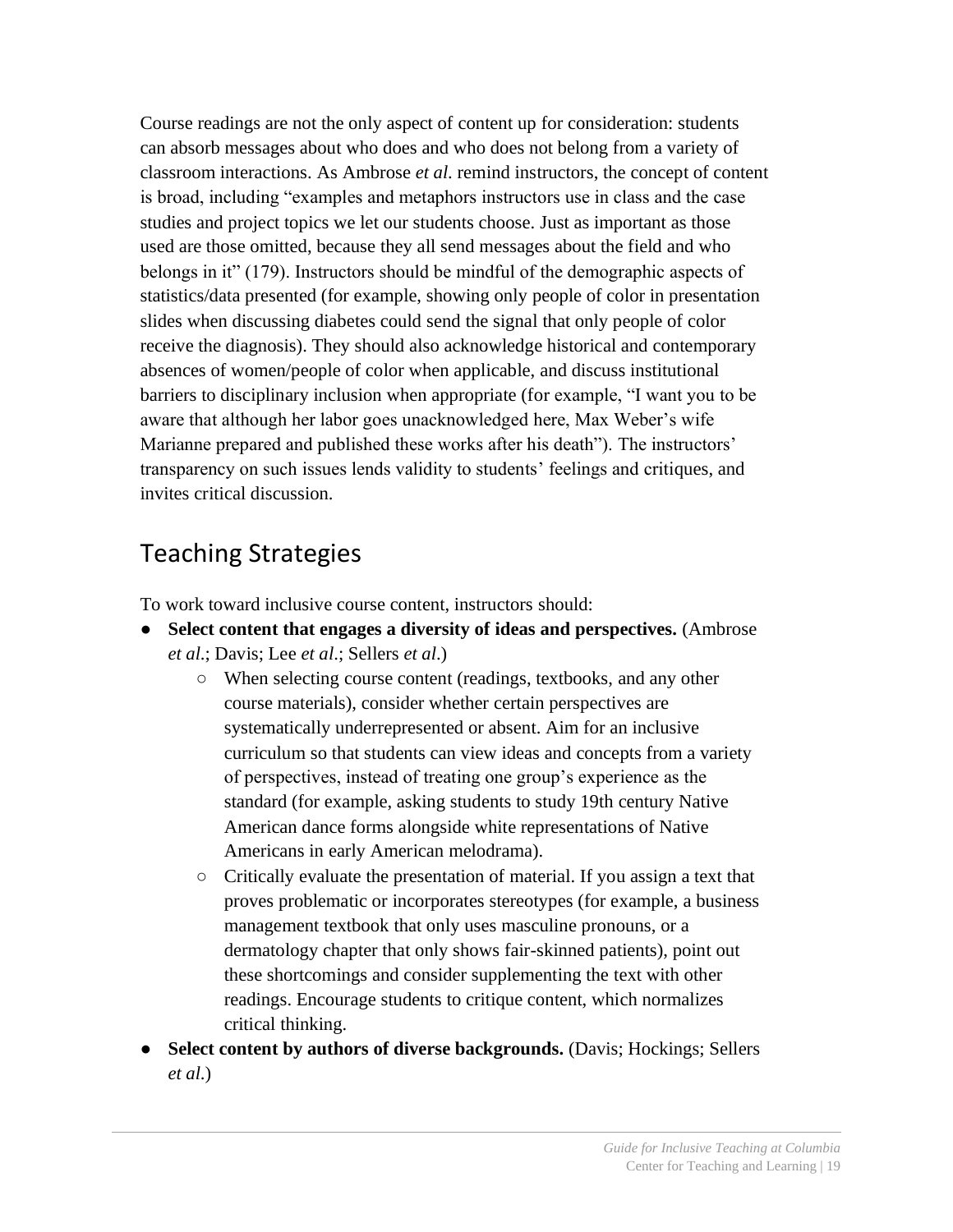- When selecting course content—especially in courses where content is understood to be more traditionally neutral—work to include materials written, created, or researched by authors of diverse backgrounds. For example, if all studies you present in a Chemistry course were conducted by male European or American scientists, you may send a message (even if inadvertent) to students that there is no scholarship produced by women and people of color, or perhaps worse, that you do not value it.
- If applicable, discuss contributions made to the field by historically underrepresented groups and explain why these efforts are significant. This action can prove validating to students looking to see themselves represented in the researchers, mentors, and models of the course.
- **Use multiple and diverse examples that do not marginalize students.** (Ambrose *et al.*; Davis; Hockings)
	- When presenting content in class discussions or lecture, plan to use examples that speak across gender, work across cultures, and are relatable to people from various socioeconomic statuses, ages, and religions. If you cannot, ground examples in specificity and discuss limitations (for example, "This study conducted research on white male Ivy League students in the 1970s, which changes the way we apply the findings to higher education classrooms today.")
	- Do not assume that all students will recognize the cultural, literary, or historical references you use. Make sure not to reward students for their similarity to you at the expense of others (for example, chatting warmly with students who are from your hometown, but never asking other students about their backgrounds). Instead, try to draw on resources, materials, humor, and anecdotes that are relevant to the subject, and sensitive to the social and cultural diversity of your students.

#### References

Ambrose, Susan A., Michael W. Bridges, Michele DiPietro, Marsha C. Lovett, and Marie K. Norman. *How Learning Works: Seven Research-Based Principles for Smart Teaching*. San Francisco: John Wiley & Sons, 2010.

Davis, Barbara Gross. *Tools for Teaching*. Second Edition. San Francisco: John Wiley & Sons, 2009.

Hockings, Christine. *Inclusive Learning and Teaching in Higher Education: A Synthesis of Research.* York: Higher Education Academy, 2010.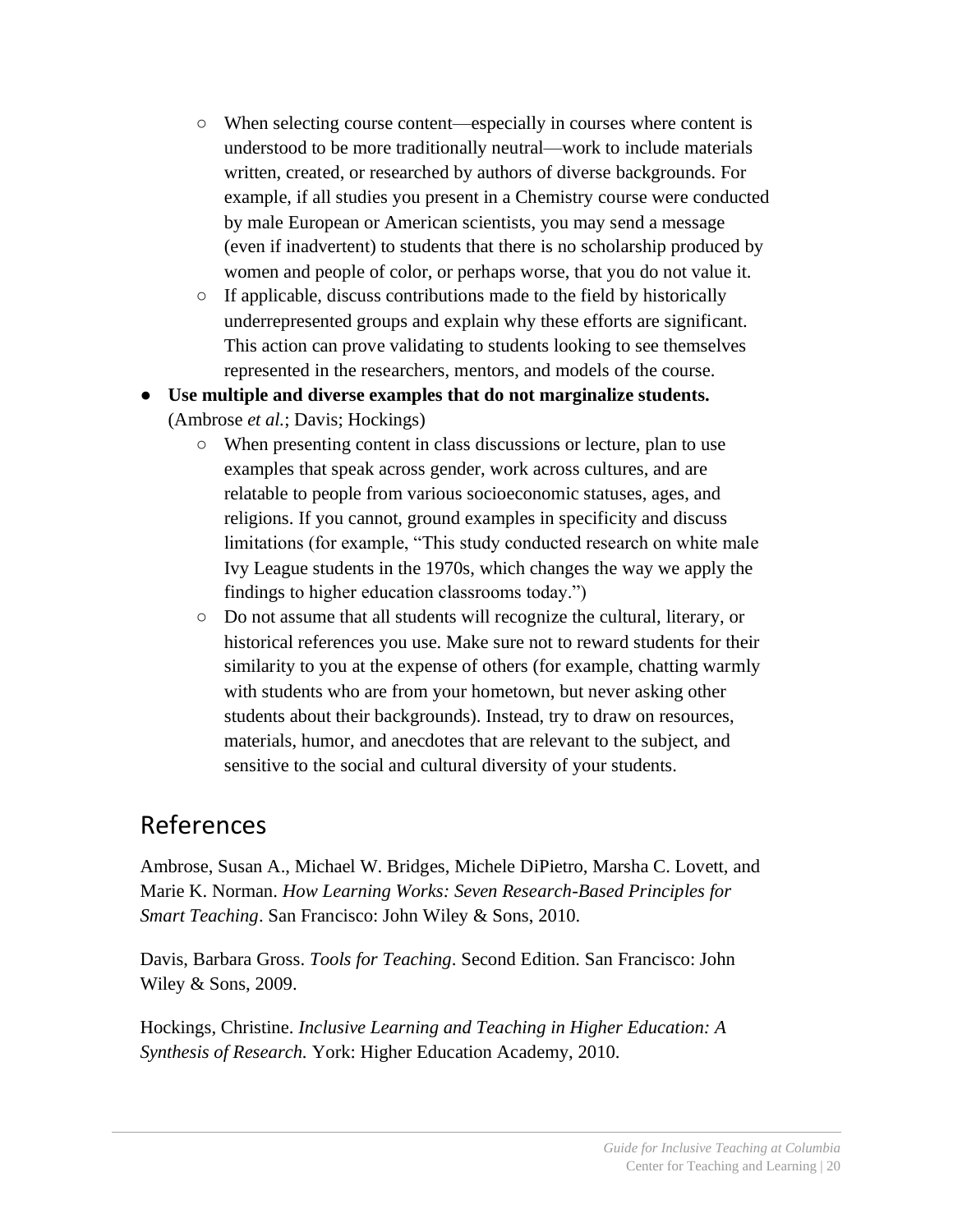Lee, Amy, Robert Poch, Marta Shaw, and Rhiannon Williams. *Engaging Diversity in Undergraduate Classrooms: A Pedagogy for Developing Intercultural Competence*. ASHE Higher Education Report 38, no. 2. San Francisco: John Wiley & Sons, 2012.

Sellers, Sherrill *et al*. *Reaching All Students: A Resource for Teaching in STEM*. Center for the Integration of Research, Teaching, and Learning (CIRTL), last modified 2007, accessed July 19, 2017,

[https://career.ucsf.edu/sites/career.ucsf.edu/files/PDF/Researchersreachingallstuden](https://career.ucsf.edu/sites/career.ucsf.edu/files/PDF/Researchersreachingallstudents.pdf) [ts.pdf.](https://career.ucsf.edu/sites/career.ucsf.edu/files/PDF/Researchersreachingallstudents.pdf)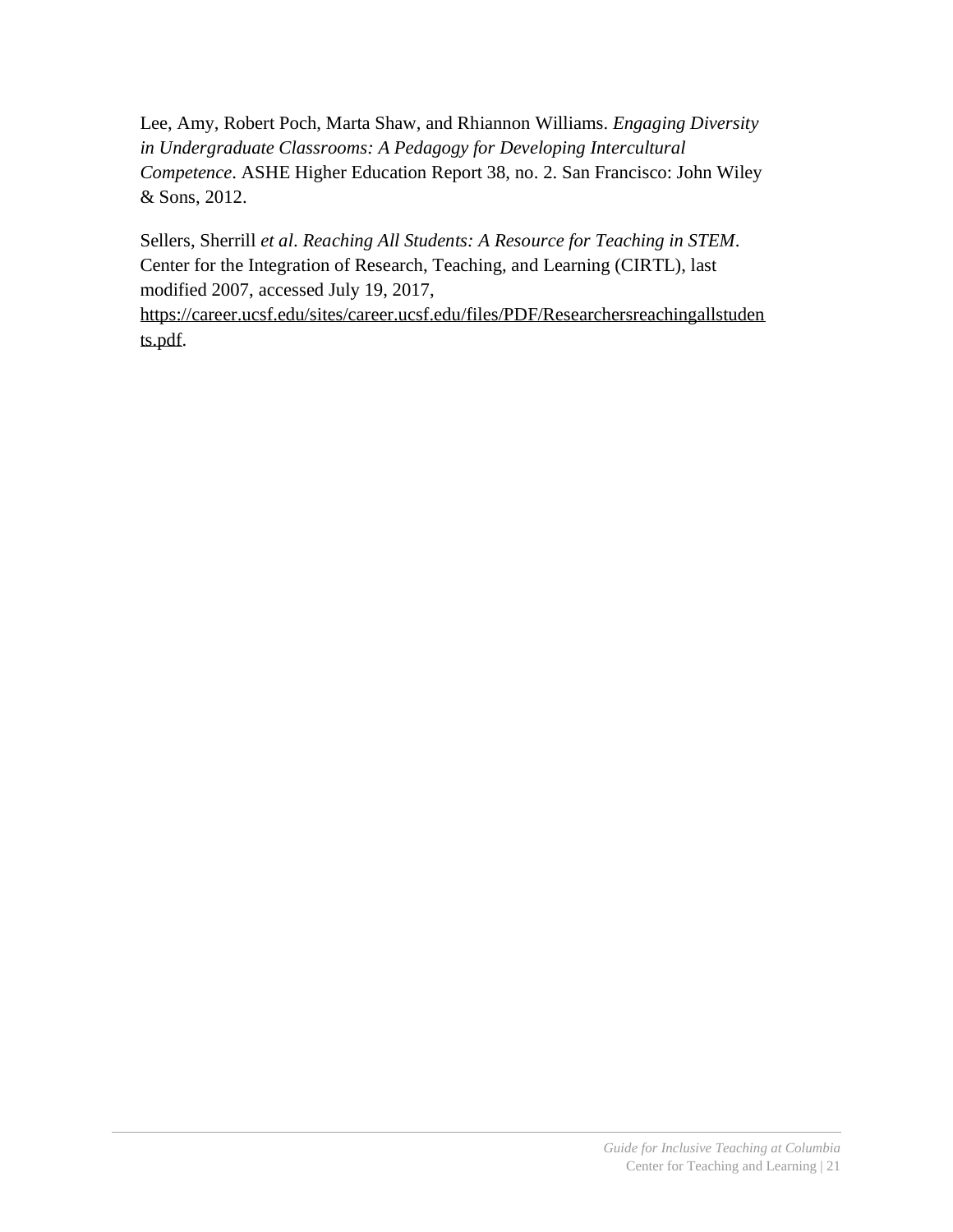# <span id="page-21-0"></span>Principle 4: Design all course elements for accessibility.

An inclusive environment recognizes the diversity of learners' abilities and experiences, and provides multiple ways for them to engage with course materials and express their learning. Instructors can help ensure their learning experiences are physically and cognitively accessible to everyone by using Universal Design for Learning (UDL), a pedagogical approach grounded in learning sciences. In practice, UDL means making no assumptions about learners' abilities or experiences (indeed, it is never appropriate for an instructor to speculate about what disability a student may or may not have), and eliminating biases in methods of expression, such as only accepting written work. It means acknowledging that the technology and communication of course materials and assignments are not necessarily neutral and can in fact create additional and unnecessary challenges for learners beyond the course focus.

While the term "universal" in UDL is sometimes criticized for seeming to suggest that there is one perfect approach to teaching, the intent, in fact, is the opposite. The keywords for UDL are "multiple means:" its precepts guide instructors in providing multiple means for engagement, representation, and action and expression of learning.

With its focus on creating learning experiences that facilitate learner engagement and capacity for expression, UDL can benefit all learners, not just those requiring accommodations. UDL invites instructors to think objectively—making no assumptions about learners' abilities or experiences, and eliminating biases in methods of expression—about what engagement with and mastery of their course material looks like. Having this articulation will then make it easier to adjust the course not just to meet accessibility concerns but also for other purposes, such as moving from a face-to-face format to a fully online format. Making adjustments to address particular accessibility concerns can also enhance the experience of all learners in unanticipated ways. For example, providing transcripts for lecture videos creates an alternate, text-searchable means of consuming lectures. Similarly, addressing cognitive accessibility concerns by breaking down course concepts to highlight patterns and big ideas, and supplying background knowledge brings a clarity to course design that benefits everyone in the class.

United States law requires instructors to provide accommodations for learners with physical or learning disabilities (for more information, see the [Department of](https://www2.ed.gov/about/offices/list/ocr/docs/auxaids.html)  [Education website\)](https://www2.ed.gov/about/offices/list/ocr/docs/auxaids.html). There is an Office of Disability Services at Columbia that can assist with compliance (see the [Columbia Disability Services website\)](https://health.columbia.edu/disability-services). That said, it is important to remember that the legally mandated accommodations—for example,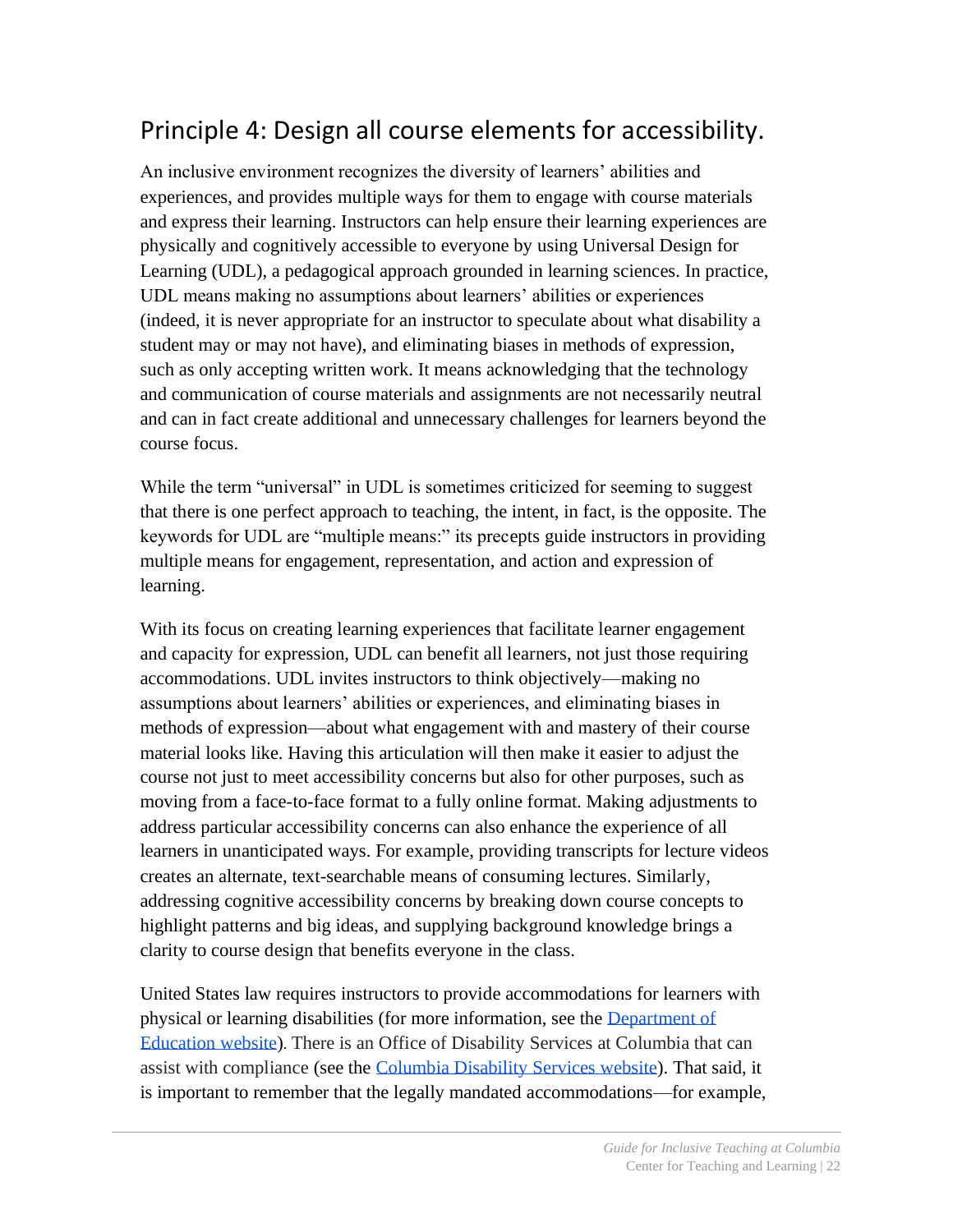having double the time to take a written exam—almost always set a *minimum* standard for instructors to meet. While giving a learner with cognitive processing differences more time on a written exam technically fulfills the requirement, an instructor might be able to create a better way for that student to show mastery of a subject through an oral presentation, structured model, or other product that more closely aligns with the learner's communication strengths. Prioritizing the accessibility of all aspects of a course, from instructional materials to assignments to classroom activities, allows instructors to envision a course from multiple perspectives and create a learning experience with fuller engagement from a diverse field of learners.

# Teaching Strategies

*The following strategies follow the structure of UDL's framing principles. For more information, visit the [Center for Applied Technology](http://www.cast.org/) or the [National Center](http://www.udlcenter.org/)  [on Universal Design for Learning.](http://www.udlcenter.org/)*

To recognize the diversity of students' abilities and to create accessible learning experiences, instructors should:

- **Provide multiple means of representation.**
	- Ask the question "How might this information present barriers to learners?" to help improve accessibility in the broadest possible context. This approach equips you to address the needs of learners new to a discipline, non-native speakers who find the vocabulary of learning materials inaccessible, and students with physical or cognitive disabilities.
	- Ease barriers for learners by providing supporting materials (e.g., glossaries, illustrations), background information, and multiple types of examples to facilitate knowledge transfer. Provide information in multiple modalities (e.g., including transcripts for multimedia materials) and in a format that learners can adjust (e.g., by increasing text size or altering brightness).
	- Adopt guidelines for accessible presentations and discussions created by the [Digital Library Federation,](https://www.diglib.org/forums/2016forum/guide-to-creating-accessible-presentations/) which include making it a practice to choose dyslexia-friendly fonts and avoid using color difference to convey concepts.
- **Provide multiple means of action and expression.**
	- Consider all of the possibilities for participation and assessment in a course. Clearly articulating what it means for a student to master the course content might allow you to provide a range of ways for students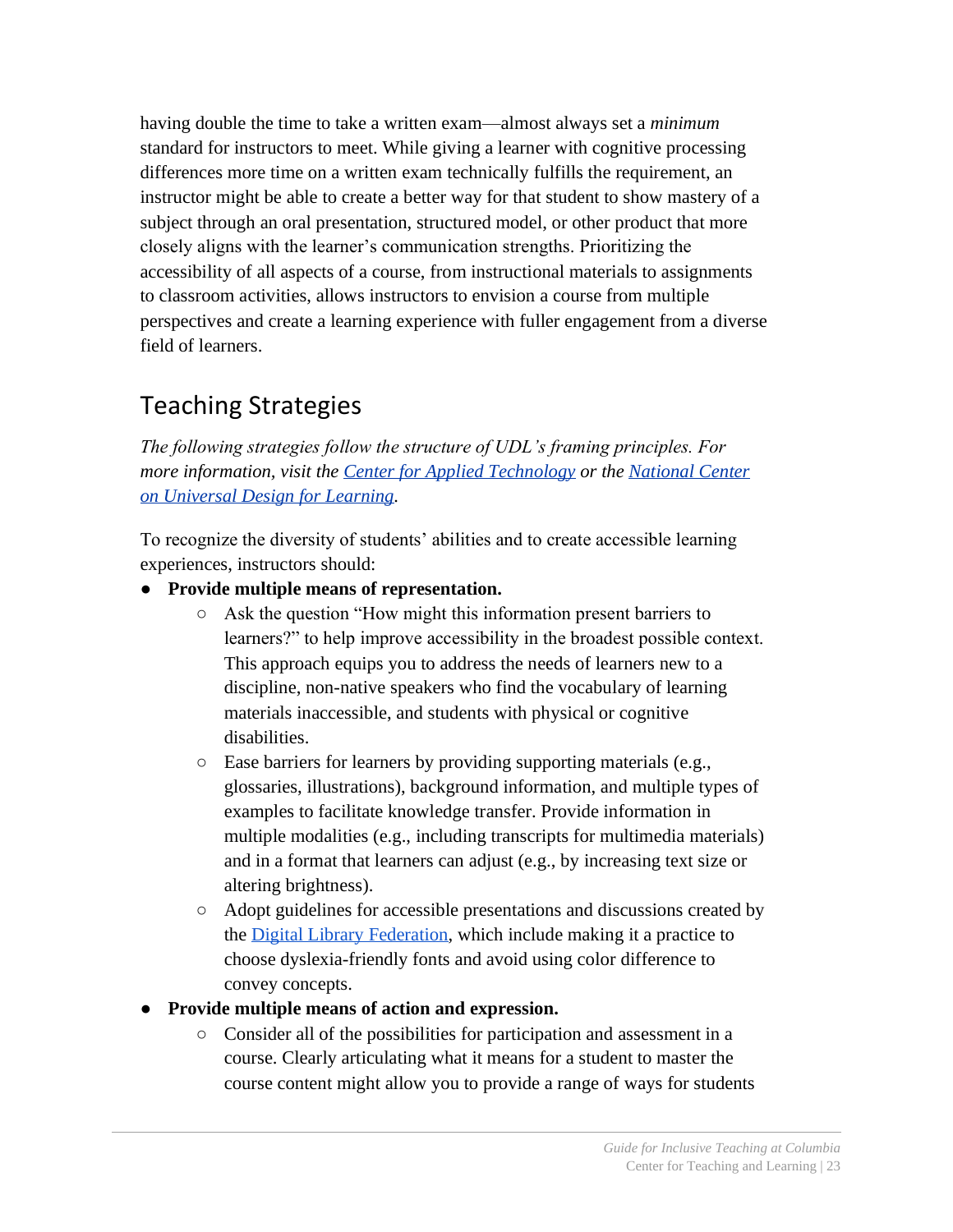to demonstrate their knowledge. Remember, engaging in activities outside of the classroom may not be possible for some learners; clearly articulated goals can help you devise alternative assignments that capture the same concepts and skills developed by the field experience.

- Allow students to interact with course materials in a way that allows them to advance their learning (for example, consider illustrating textdense syllabi and assignments with graphic organizational aids such as a calendar with milestones).
- Meaningfully consider the use of technology in your courses. For learners with some types of physical disabilities, technology can be both a help and a hindrance; while assistive technologies such as screen readers can open up inaccessible resources, digital tools used to promote active learning may require actions such as dragging, dropping, and clicking that are not compliant with accessibility standards. Learning management systems such as CourseWorks meet accessibility standards, but you should check the [Web Content Accessibility Guidelines](https://www.w3.org/WAI/intro/wcag) ratings for other technology tools used in your courses.
- Provide scaffolding. Help students build executive functioning skills (for example, setting long-term goals, planning strategies to meet those goals, monitoring progress toward goals, and modifying strategies in response to feedback) by articulating the necessary steps between the granular mechanics and the big picture outcomes in a learning experience.
- Provide frequent opportunities for informal assessment and feedback on progress, and build into this process places where learners should stop and reflect before acting. (See Principle 2).

#### ● **Provide multiple means of engagement.**

- Create a supportive class climate (see Principle 1). Remember that cultural messages (for example, "Girls can't do computer science") and internal anxieties (for example, "I'm just not a good writer") can limit learners' ability to engage. Combat messages and behaviors that can demotivate students by encouraging collaboration rather than competition among peers, and emphasizing process as much as final answers in assessment.
- Provide multiple options for engagement that encourage learner autonomy. Invite students to do investigations or research on selfselected topics to draw on personal interests/relevance. Increase options for assignment form to allow students increased choice such as oral presentation, research paper, design project, etc.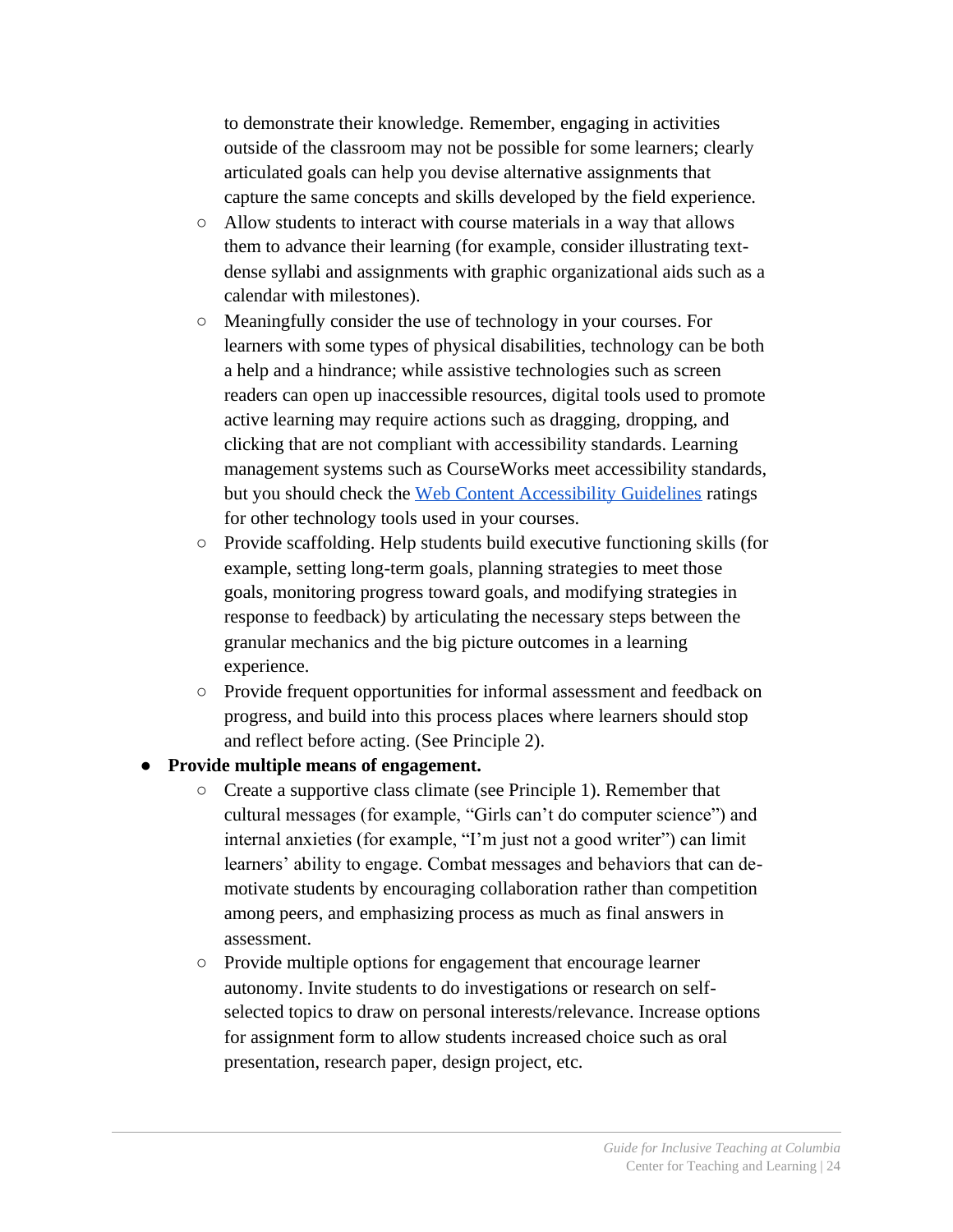○ Invite students to co-design elements of classroom activities or assignments (for example, contribute questions for exam study guides or lead class discussions). This practice builds purposeful engagement by asking learners to reflect on their learning and its relevance.

#### References

"Auxiliary Aids and Services for Postsecondary Students with Disabilities," United States Department of Education, accessed July 19, 2017, <https://www2.ed.gov/about/offices/list/ocr/docs/auxaids.html>

Center for Applied Technology page, accessed July 19, 2017, [http://www.cast.org/.](http://www.cast.org/)

Columbia University Office of Disability Services page, accessed July 19, 2017, [https://health.columbia.edu/disability-services.](https://health.columbia.edu/disability-services)

Columbia University Library Services for Persons with Disabilities page, accessed July 19, 2017, [http://library.columbia.edu/services/disability.html.](http://library.columbia.edu/services/disability.html)

Columbia University Information Technology Services for Persons with Disabilities page, accessed July 19, 2017, [https://cuit.columbia.edu/disability-services.](https://cuit.columbia.edu/disability-services)

"Guide to Creating Accessible Presentations," The Digital Library Federation, accessed July 19, 2017, [https://www.diglib.org/forums/2016forum/guide-to](https://www.diglib.org/forums/2016forum/guide-to-creating-accessible-presentations/)[creating-accessible-presentations/.](https://www.diglib.org/forums/2016forum/guide-to-creating-accessible-presentations/)

Rose, David H., Wendy S. Harbour, Catherine Sam Johnston, Samantha G. Daley, and Linda Abarbanell. "Universal Design for Learning in Postsecondary Education: Reflections on Principles and their Application." *Journal of Postsecondary Education and Disability* 19, no. 2 (2006): 135-151.

National Center on Universal Design for Learning page, accessed July 19, 2017, [http://www.udlcenter.org/.](http://www.udlcenter.org/)

"UDL on Campus," Universal Design for Learning in Higher Education, accessed July 19, 2017, [http://udloncampus.cast.org/home.](http://udloncampus.cast.org/home)

"Web Content Accessibility Guidelines," Web Accessibility Initiative, accessed July 19, 2017,<https://www.w3.org/WAI/intro/wcag>**.**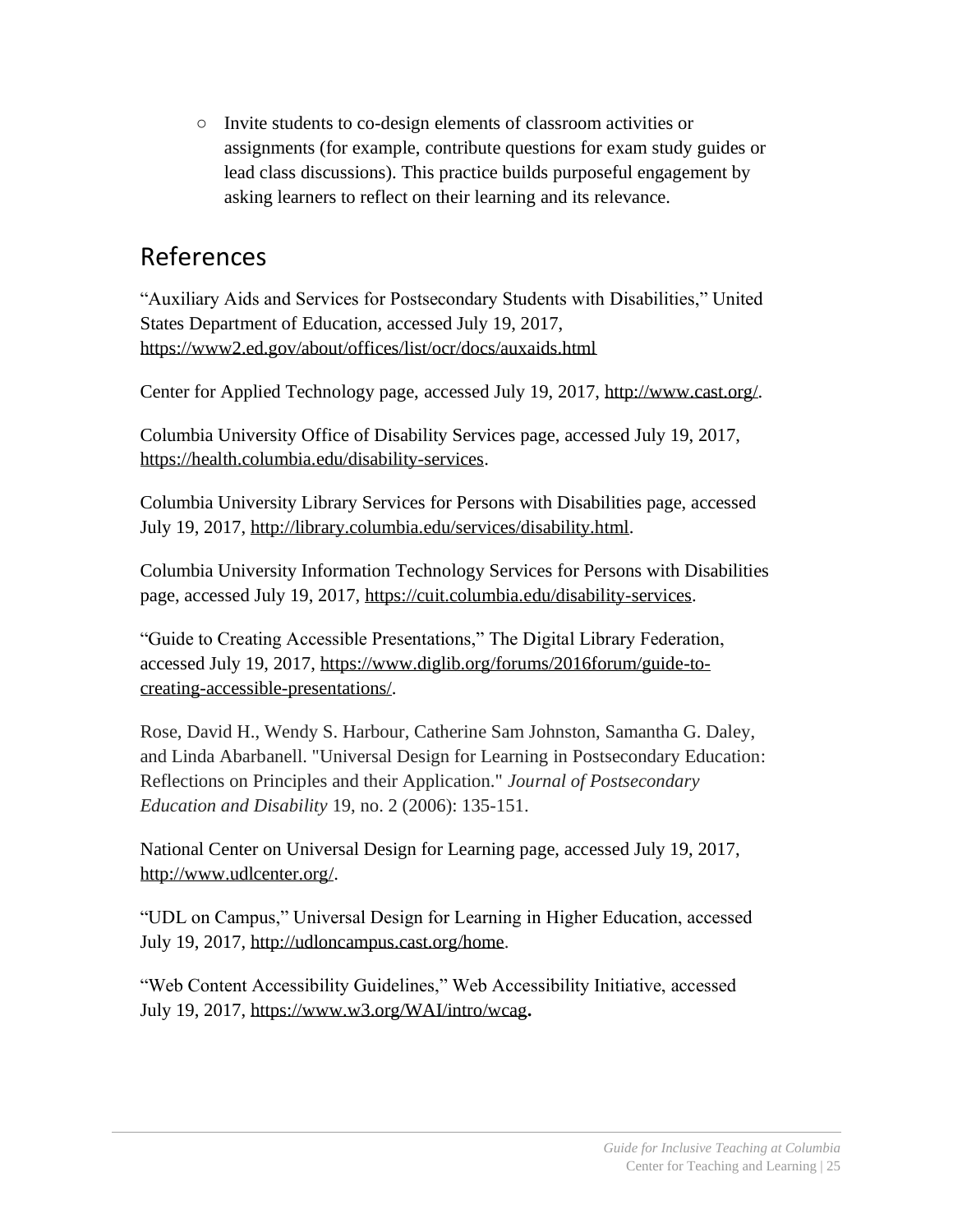# <span id="page-25-0"></span>Principle 5: Reflect on one's beliefs about teaching to maximize self-awareness and commitment to inclusion.

As instructors commit to understanding their students (including their identities, experiences, motivations, interests, background knowledge, and needs), it becomes equally important for instructors to reflect on their *own* identities and beliefs. In the rush of day-to-day teaching, instructors often fall back on teaching strategies, instincts, and/or habits that are commonplace in their disciplines, or that mirror their own learning preferences. Margery Ginsberg and Raymond Wlodkowski discuss the difficulty of making shifts from monocultural education toward one more responsive to diversity: "From the tendency to (1) reward those who think like ourselves, (2) rely on our own background and education for determining subject matter, and (3) secure the comfort of the controlled, the familiar and the predictable in our classes, we have little reason to change these habits" (25). No matter how well-intentioned instructors are, these (sometimes unconscious) actions can keep instructors from considering their actual students' experiences. These behaviors may even run counter to making the learning experience inclusive.

Development of some amount of bias, however subtle or unexpressed, is inevitable over the course of a personal and professional life. Biases can pertain to students with whom instructors share identities as much as students they perceive as "different" (Tarr). Additionally, instructors may have biases about students they identify as privileged as well as about those they believe belong to underrepresented, marginalized, or culturally distinct groups (Goodman). Ginsberg and Wlodkowski argue that "mindfulness of who we are and what we believe culturally can help us examine the ways in which we may be unknowingly placing our good intentions within a dominant and unyielding framework–in spite of the appearance of openness and receptivity to enhancing motivation to learn among all students" (13). Taking time to reflect on the attitudes they hold, the assumptions they make, and the affect and habits they demonstrate in class can help instructors keep their students engaged with the subject matter, each other, and themselves.

Reflecting on personal beliefs about teaching can help to maximize instructors' self-awareness and commitment to inclusion. Formally and/or informally reflecting on teaching practices and analyzing actions can help instructors examine and challenge beliefs, as well as hunt out assumptions they hold about themselves and others (Brookfield). As Stephen Brookfield suggests, "Becoming aware of the implicit assumptions that frame how we think and act is one of the most challenging intellectual puzzles we face in our lives. It is also something we instinctively resist,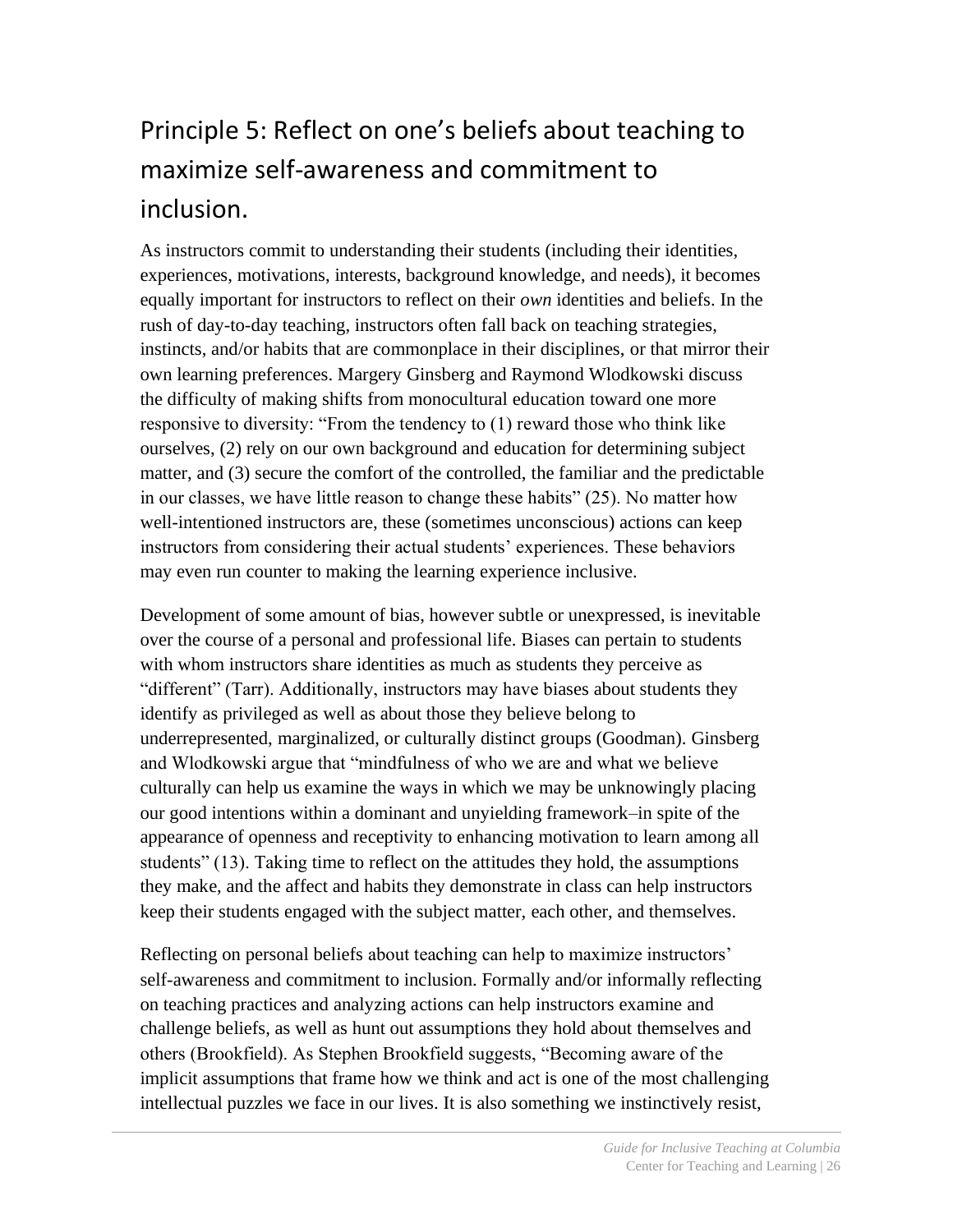for fear of what we might discover" (Brookfield 2-3). By performing this work of reflection and uncovering, instructors can actively seek opportunities for greater self-awareness, and pursue new and different strategies that will better include students in their classrooms. Instructors can then commit to teaching as an iterative process, and one that models deep, critical thought for students.

# Teaching Strategies

In order to reflect on one's teaching, instructors should ask themselves the following questions:

- **What are my identities, and how do others/my students perceive me?**  (Bennet and Bennet; Goodman; Hearn; Johnson-Bailey and Lee; Lee *et al*.)
	- Consider your positionality, or the way your social location or position is assigned and negotiated as the result of combining various social factors or identities (e.g., race, sex, class, gender, ability, sexual orientation). The body you inhabit, your self-presentation, and the information you choose to share about yourself can all have an effect on student perception and comfort in a class. Take inventory of the way your affiliations and identities–the readily evident ones as well as ones that are less visible–may shape your perceptions and connections with others, or their perceptions and connections with *you*. For example, do you believe that all students can succeed in your class? Do you find yourself siding with students who are more similar to you? Do students equally afford you authority in the classroom? Do some make assumptions about you based on your positionality that may be inaccurate or stereotypical? If you find you want to change any of the dynamics occurring in class based on positionality, work to address it through discussion and concrete actions in class.
	- Often our courses necessitate intercultural competence, in which students encounter perspectives and people from different cultures in class or on campus. If establishing and encouraging intercultural competence is a course goal, articulate which behaviors and attitudes contribute to this goal and which do not. Work with students to set objectives and scaffolds to meet this goal using models of intercultural literacy.
- **What are my implicit (or explicit) biases? Do I propagate, neutralize, or challenge stereotypes in my class?** (Ambrose *et al.*; Banaji and Greenwald; *[Project Implicit](https://implicit.harvard.edu/implicit/)*; Steele; Sue *et al*.)
	- Take honest inventory of the ways you might unconsciously or consciously be affected by or perpetuate bias. Proactively adjust your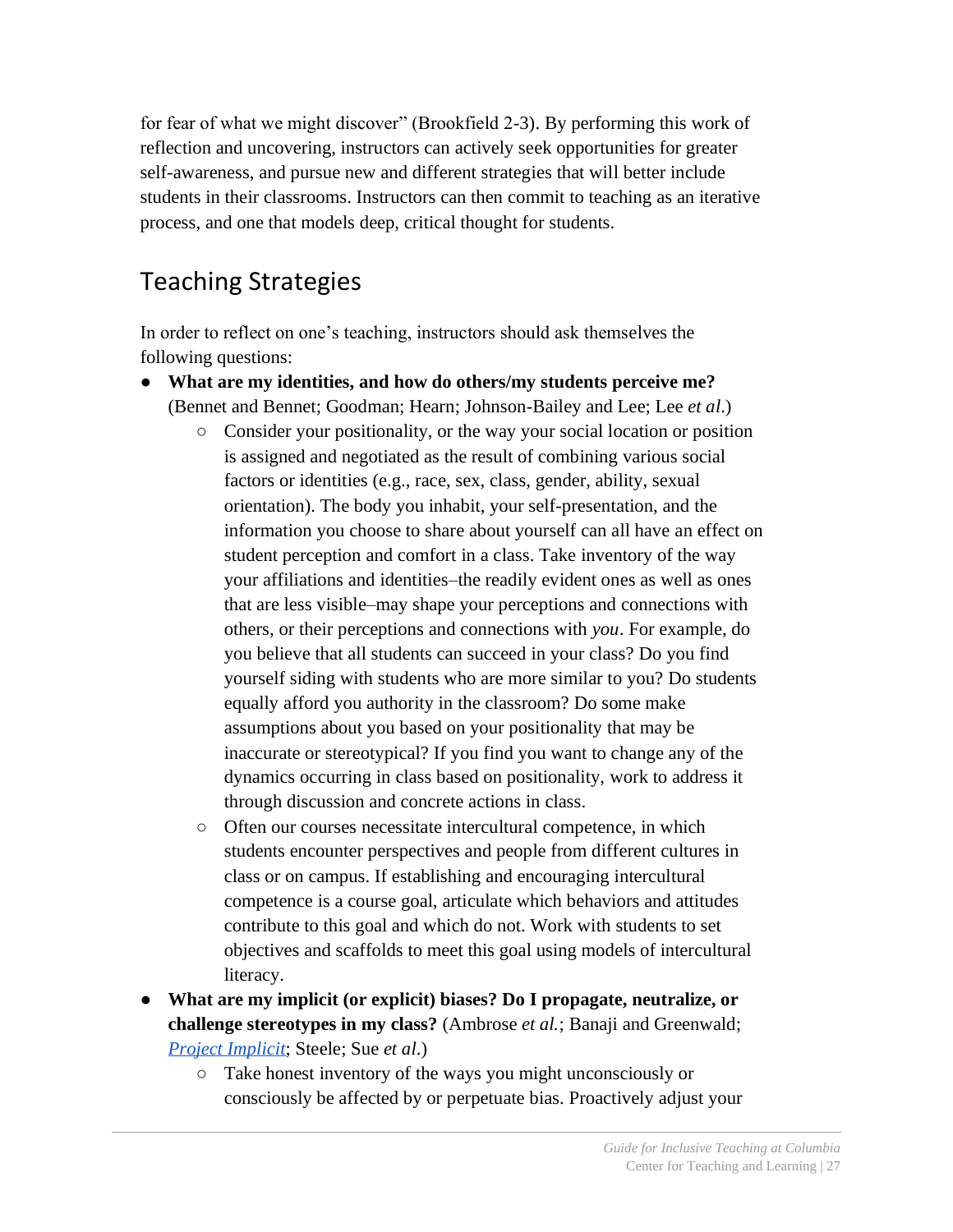behavior, and encourage others to modify theirs to avoid creating a marginalizing class environment or work to neutralize a hostile one. Harvard University's [Project Implicit](https://implicit.harvard.edu/implicit/) is a particularly helpful tool for self-inventory, providing a wide range of implicit bias tests for people to become aware of their own automatic preferences for certain identities (race, gender, sexuality, etc.).

- Familiarize yourself with the concept of stereotype threat (defined by Stroessner and Good as "being at risk of confirming, as a selfcharacteristic, a negative stereotype about one's social group"), and work to neutralize or intentionally discuss instances where stereotypes arise. Challenge stereotypes when they arise in content, or in the spoken or written comments of students. If you catch yourself (or your students catch you) perpetuating stereotypes, address the situation openly in class and work to reduce your unconsciously held stereotypes in the future.
- **How do I handle challenges in the classroom?** (Ambrose *et al*.; Kipp in Landis *et al*.; Lee *et al*.; Weinstein and Obear)
	- Cultivate reflective distance by asking yourself, in the moment or preemptively: what student behaviors trigger strong emotions in me, cause me to lose equilibrium, or otherwise distract my attention? How do I react to recurring frustrations such as tardiness, lack of preparation, inappropriate use of technology, or indifference or hostility during discussion? Students are quick to pick up on signals in such circumstances, which can introduce into class emotions or affiliations that could prove alienating. Greater self-awareness of the ways you handle difficult moments in class can help to model constructive behavior for students. (See Principle 2.)
- **How might the ways I set up classroom spaces and activities foster inclusion or disinclusion?** (Lee *et al*.)
	- Be attentive to the way you are defining and using space in the classroom. Considering how you position yourself and your students in a room can help identify signals sent to students about authority and equitable engagement via fundamental components of classroom life such as seating, movement, presentation, and group formation. Similarly, consider the way you use and move through space in teaching; these actions can have implications for your students about hierarchy and inclusion. Consider: do you stand in front of the class looking down at your students? Do you sit at a seminar table with them to have a discussion? Where is your attention directed when interacting with students? While there is no perfect or neutral use of space, being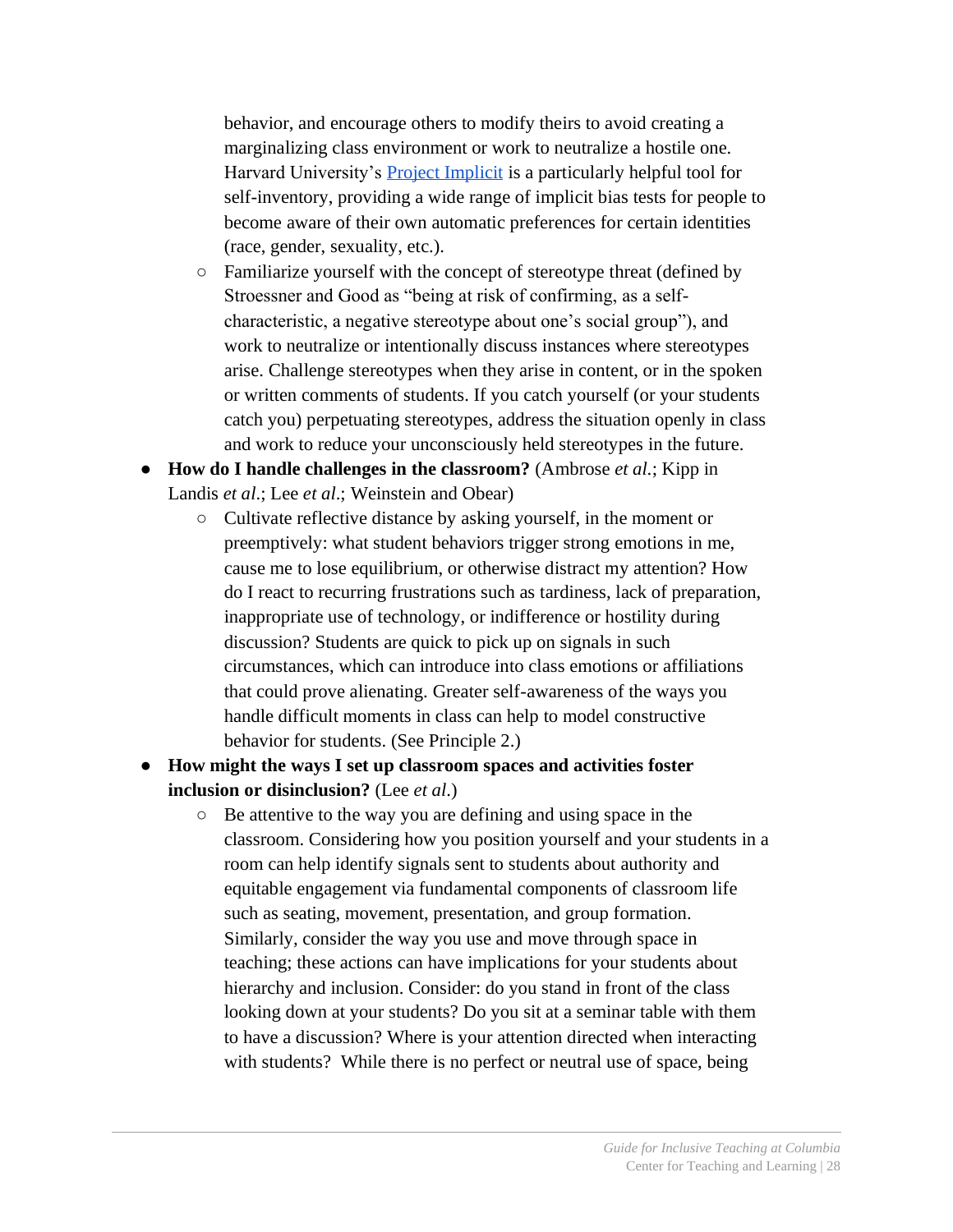mindful of the way you define and use space can help make sure that your actions do not contravene your intentions.

○ Reflect on the activities you choose for class. Do you tend to repeat the same format every week, or do you vary your class activities? Do you provide multiple class participation opportunities, such as large group, paired, group, and individual work? If you find that you repeat the same activities with no defined intentions, or that you continually rely on the same modes of expression for student participation, try expanding your repertoire to broaden student engagement. (See Principle 4.)

#### References

Ambrose, Susan A., Michael W. Bridges, Michele DiPietro, Marsha C. Lovett, and Marie K. Norman. *How Learning Works: Seven Research-Based Principles for Smart Teaching*. San Francisco: John Wiley & Sons, 2010.

Banaji, Mahzarin R., and Anthony G. Greenwald. *Blindspot: Hidden Biases of Good People*. New York: Bantam, 2016.

Bennett, Janet M., and Milton J. Bennett. "Developing Intercultural Pedagogy: An Integrative Approach to Global and Domestic Diversity." In *Handbook of Intercultural Training*, edited by Dan Landis, Janet Bennett, and Milton Bennett*.*  Thousand Oaks, Calif: Sage Publications (2003): 147-65.

Brookfield, Stephen D. *Becoming a Critically Reflective Teacher*. San Francisco: John Wiley & Sons, 2017.

Ginsberg, Margery B., and Raymond J. Wlodkowski. *Diversity and Motivation: Culturally Responsive Teaching in College*. San Francisco: John Wiley & Sons, 2009.

Goodman, Diane J. *Promoting Diversity and Social Justice: Educating People from Privileged Groups*. New York: Routledge, 2011.

Hearn, Mark Chung. "Positionality, Intersectionality, and Power: Socially Locating the Higher Education Teacher in Multicultural Education." *Multicultural Education Review* 4, no. 2 (2012): 38-59.

Johnson-Bailey, Juanita, and Ming-Yeh Lee. "Women of Color in the Academy: Where's Our Authority in the Classroom?." *Feminist Teacher* 15, no. 2 (2005): 111- 122.